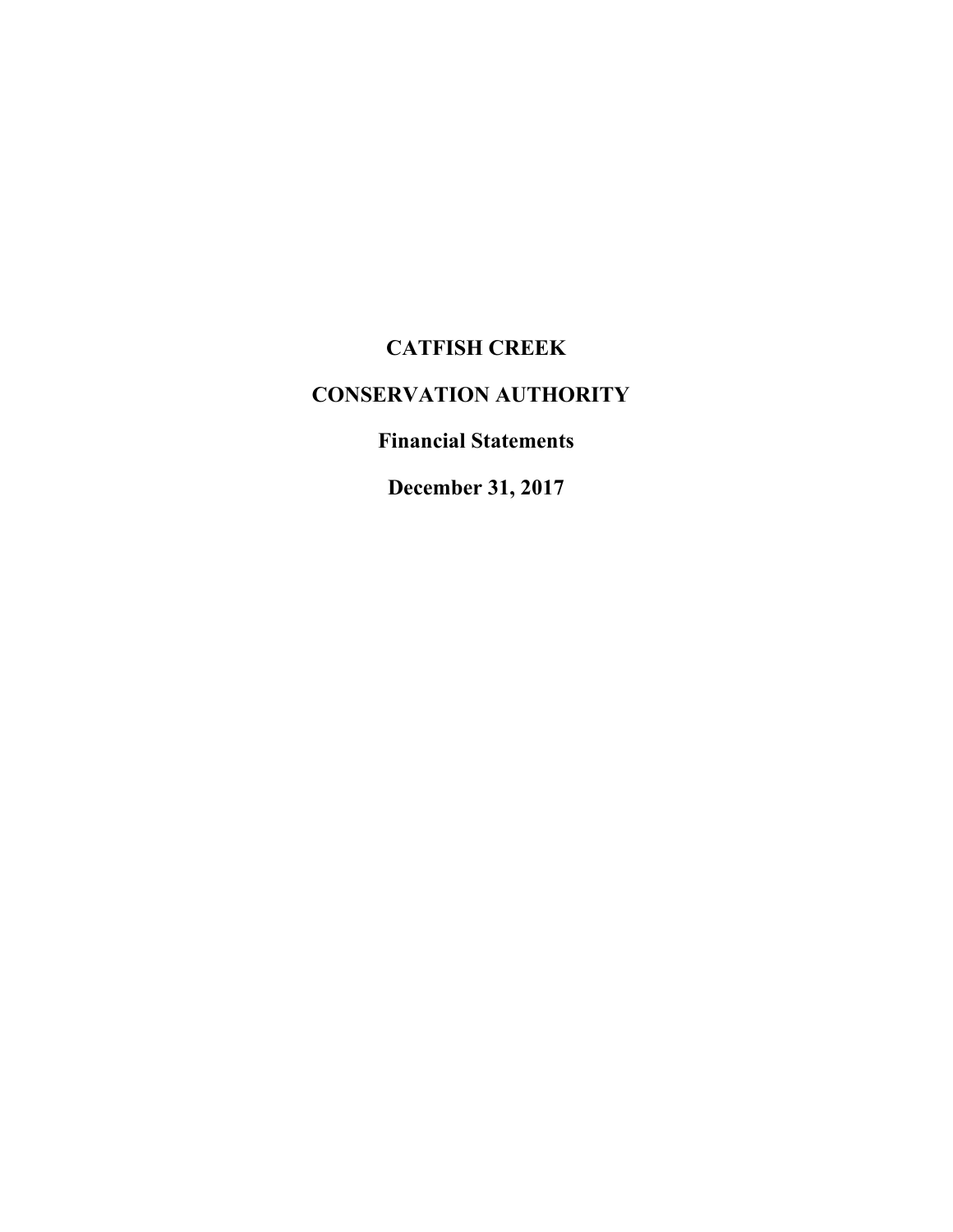# **Financial Statements**

# **Year Ended December 31, 2017**

| <b>Table of Contents</b>                     | <b>PAGE</b>    |
|----------------------------------------------|----------------|
| <b>Independent Auditors' Report</b>          | $1 - 2$        |
| <b>Statement of Financial Position</b>       | 3              |
| <b>Statement of Operations</b>               | $\overline{4}$ |
| <b>Statement of Accumulated Surplus</b>      | 5              |
| Statement of Change in Net Financial Assets  | 6              |
| <b>Statement of Cash Flows</b>               | $\overline{7}$ |
| Notes to the Financial Statements            | $8 - 15$       |
| Schedule of Internal Reserves                | 16             |
| Schedule of Program Expenditures             | 17             |
| Schedule of Other Expenditures               | 18             |
| Schedule of Administrative Expenditures      | 19             |
| Schedule of Tangible Capital Assets for 2017 | 20             |
| Schedule of Tangible Capital Assets for 2016 | 21             |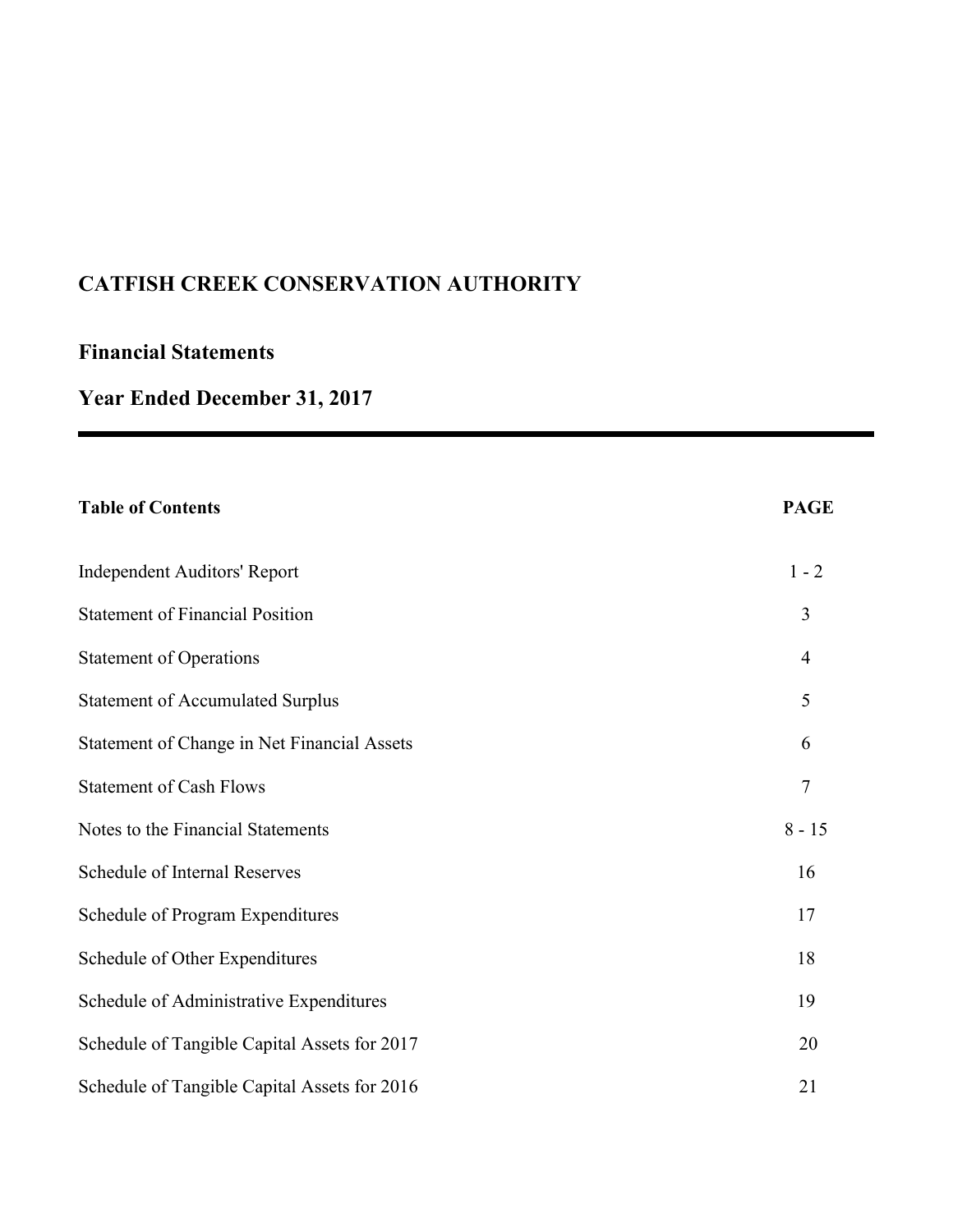

P. 519-633-0700 · F. 519-633-7009 450 Sunset Drive, St. Thomas, ON N5R 5V1

P. 519-773-9265 · F. 519-773-9683 25 John Street South, Aylmer, ON N5H 2C1

www.grahamscottenns.com

### **INDEPENDENT AUDITORS' REPORT**

To the Members of **Catfish Creek Conservation Authority**:

We have audited the accompanying financial statements of **Catfish Creek Conservation Authority**, which comprise the statement of financial position as at December 31, 2017, and the statements of operations, accumulated surplus, changes in net financial assets, and cash flows for the year then ended, and a summary of significant accounting policies and other explanatory information.

#### **Management's Responsibility for the Financial Statements**

Management is responsible for the preparation and fair presentation of these financial statements in accordance with Canadian accounting standards for public sector entities and for such internal control as management determines is necessary to enable the preparation of financial statements that are free from material misstatement, whether due to fraud or error.

#### **Auditor's Responsibility**

Our responsibility is to express an opinion on these financial statements based on our audit. We conducted our audit in accordance with Canadian generally accepted auditing standards. Those standards require that we comply with ethical requirements and plan and perform the audit to obtain reasonable assurance whether the financial statements are free of material misstatement.

An audit involves performing procedures to obtain audit evidence about the amounts and disclosures in the financial statements. The procedures selected depend on the auditor's judgment, including the assessment of the risks of material misstatement of the financial statements, whether due to fraud or error. In making those risk assessments, the auditor considers internal control relevant to the entity's preparation and fair presentation of the financial statements in order to design audit procedures that are appropriate in the circumstances, but not for the purpose of expressing an opinion on the effectiveness of the entity's internal control. An audit also includes evaluating the appropriateness of accounting policies used and the reasonableness of accounting estimates made by management, as well as evaluating the overall presentation of the financial statements.

We believe that the audit evidence we have obtained is sufficient and appropriate to provide a basis for our qualified audit opinion.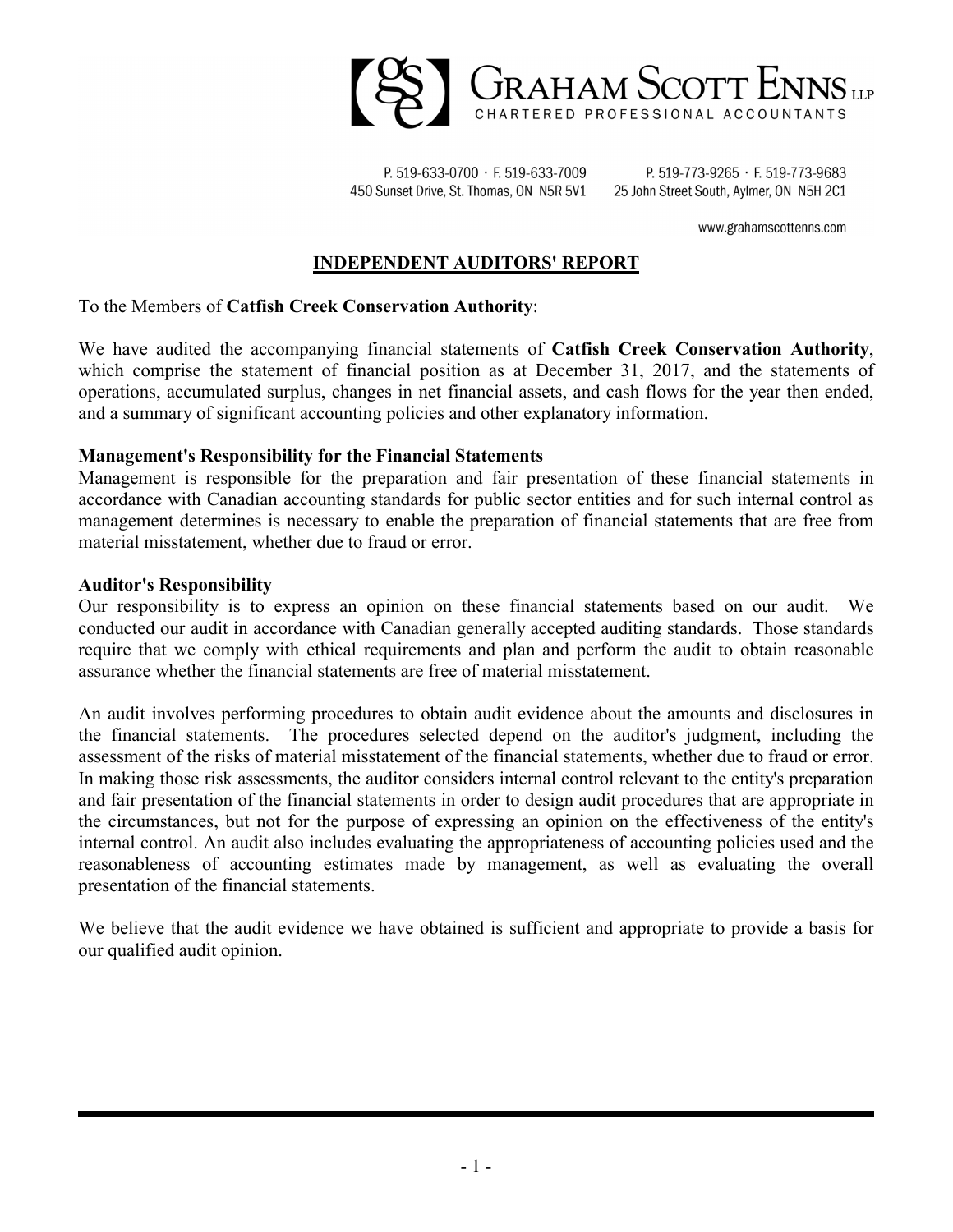

P. 519-633-0700 · F. 519-633-7009 450 Sunset Drive, St. Thomas, ON N5R 5V1

P. 519-773-9265 · F. 519-773-9683 25 John Street South, Aylmer, ON N5H 2C1

www.grahamscottenns.com

### **INDEPENDENT AUDITORS' REPORT (CONTINUED)**

#### **Basis for Qualified Opinion**

In common with many charitable organizations, the organization derives revenue from charitable donations the completeness of which is not susceptible of satisfactory audit verification. Accordingly, our verification of these revenues was limited to the amounts recorded in the records of the organization and we were not able to determine whether any adjustments might be necessary to contributions, the annual surplus or deficit, financial assets and accumulated surplus for the years ending December 31, 2017 and December 31, 2016 . Our audit on the financial statements for the year ended December 31, 2016 was modified accordingly because of the possible effects of this limitation in scope.

#### **Qualified Opinion**

In our opinion, except for the effects of the matter described in the Basis for Qualified Opinion paragraph, these financial statements present fairly, in all material respects, the statement of financial position of **Catfish Creek Conservation Authority** and the statements of operations, accumulated surplus, changes in net financial assets, and cash flows for the year then ended in accordance with Canadian accounting standards for public sector entities.

**Aylmer, Ontario** *Graham Scott Enns LLP*

**January 31, 2018 CHARTERED PROFESSIONAL ACCOUNTANTS Licensed Public Accountants**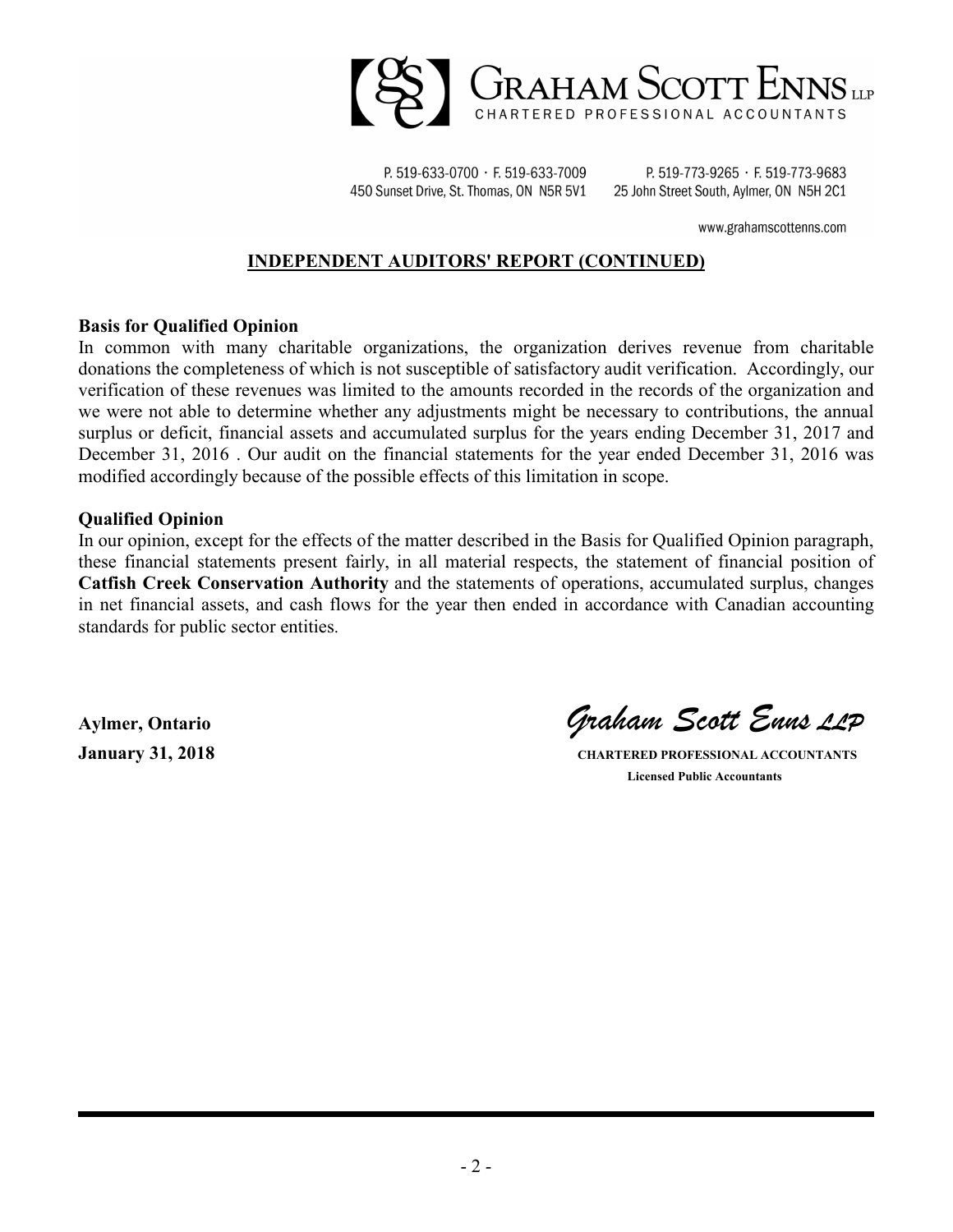# **Statement of Financial Position As At December 31, 2017**

|                                           | 2017         | 2016      |
|-------------------------------------------|--------------|-----------|
|                                           | $\mathbf{s}$ | $S$       |
| <b>FINANCIAL ASSETS</b>                   |              |           |
| Cash                                      | 216,224      | 133,234   |
| Term deposits (Note 2)                    | 308,046      | 309,974   |
| Accounts receivable (Note 13)             | 191,156      | 164,975   |
|                                           | 715,426      | 608,183   |
| <b>LIABILITIES</b>                        |              |           |
| Accounts payable and accrued liabilities  | 125,701      | 62,048    |
| Deferred revenues (Note 4)                | 96,598       | 119,765   |
| <b>TOTAL LIABILITIES</b>                  | 222,299      | 181,813   |
| <b>NET FINANCIAL ASSETS</b>               | 493,127      | 426,370   |
| <b>NON-FINANCIAL ASSETS</b>               |              |           |
| Tangible capital assets (Pages 20 and 21) | 1,593,420    | 1,612,324 |
| <b>ACCUMULATED SURPLUS (NOTE 5)</b>       | 2,086,547    | 2,038,694 |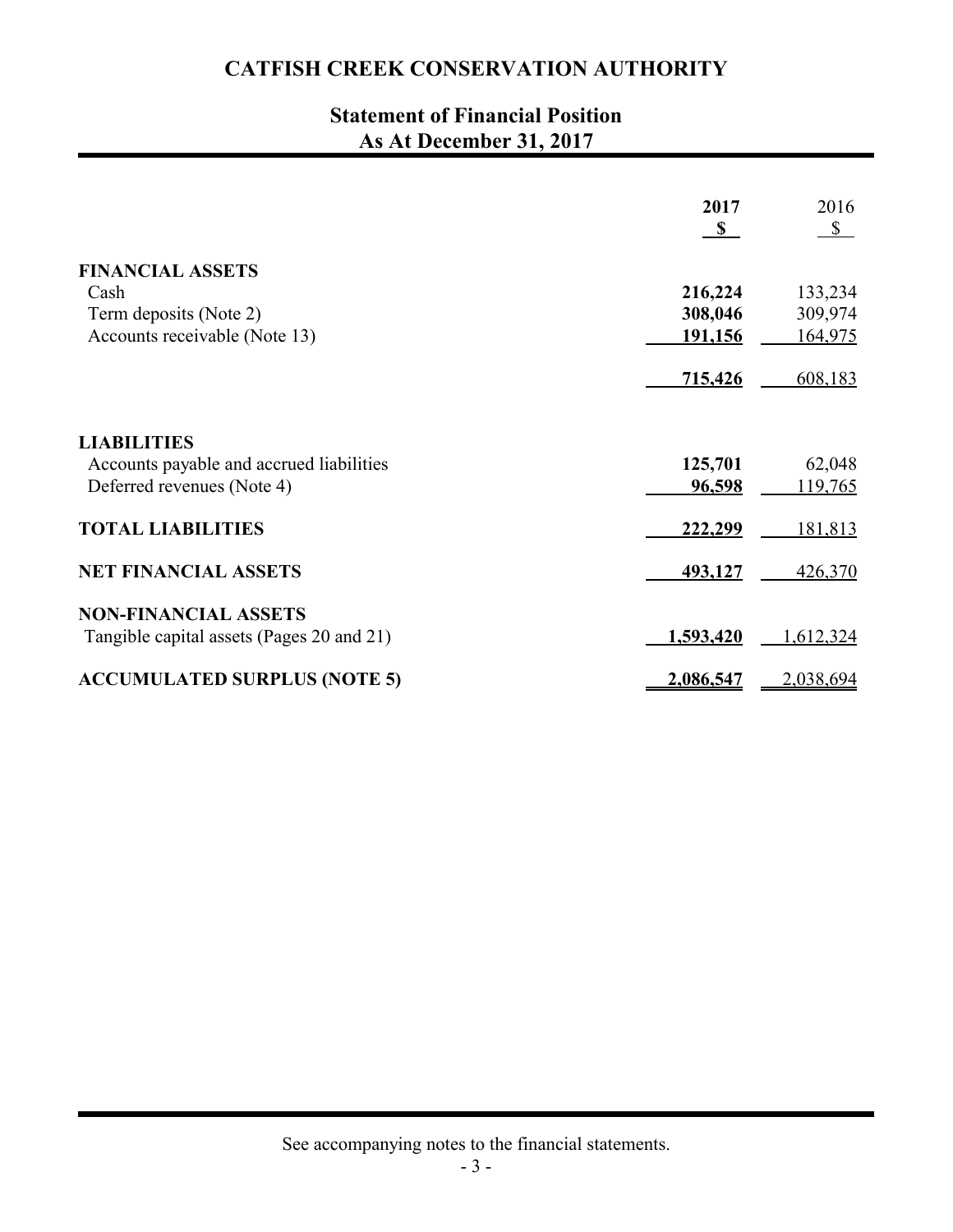# **Statement of Operations Year Ended December 31, 2017**

|                                                        | 2017<br><b>Budget</b><br>(Unaudited-Note 7) | 2017<br><b>Actual</b> | 2016<br>Actual |
|--------------------------------------------------------|---------------------------------------------|-----------------------|----------------|
|                                                        | $\mathbb{S}$                                | $\mathbf S$           | $\mathbb{S}$   |
| <b>REVENUES</b>                                        |                                             |                       |                |
| Camping and day use                                    | 528,850                                     | 566,925               | 541,076        |
| Municipal levies (Note 6)                              | 312,732                                     | 316,545               | 263,793        |
| Other provincial grants (Note 13)                      | 92,189                                      | 118,167               | 112,876        |
| Watershed Stewardship                                  | 90,678                                      | 91,737                | 48,543         |
| Donations and sponsorships                             | 36,150                                      | 80,108                | 41,989         |
| Ministry of Natural Resource and Forestry grants       | 79,835                                      | 79,835                | 79,835         |
| Federal grants                                         | 44,287                                      | 72,503                | 60,945         |
| Ontario and Federal works programs                     | 18,732                                      | 32,321                | 30,285         |
| Interest                                               |                                             | 3,512                 | 5,488          |
|                                                        | 1,203,453                                   | 1,361,653             | 1,184,830      |
| <b>EXPENDITURES (NOTE 11)</b>                          |                                             |                       |                |
| Camping and day use (Page 18)                          | 545,871                                     | 513,993               | 526,448        |
| Program expenditures - Mandated Programs (Page 17)     | 316,714                                     | 294,863               | 233,368        |
| Program expenditures - Watershed Stewardship (Page 17) | 137,571                                     | 181,474               | 107,986        |
| Administrative expenditures (Page 19)                  | 172,169                                     | 160,989               | 170,883        |
| Special projects, surveys and studies (Page 18)        | 60,495                                      | 125,976               | 181,802        |
| Amortization (Page 20 and 21)                          | 34,502                                      | 34,502                | 36,178         |
| Motor Pool (Page 18)                                   | 57,455                                      | 1,796                 | 1,749          |
| Acquisition of small tools and equipment               |                                             | 207                   | 918            |
|                                                        | 1,324,777                                   | 1,313,800             | 1,259,332      |
| <b>SURPLUS (DEFICIT) FOR THE YEAR</b>                  | (121, 324)                                  | 47,853                | (74, 502)      |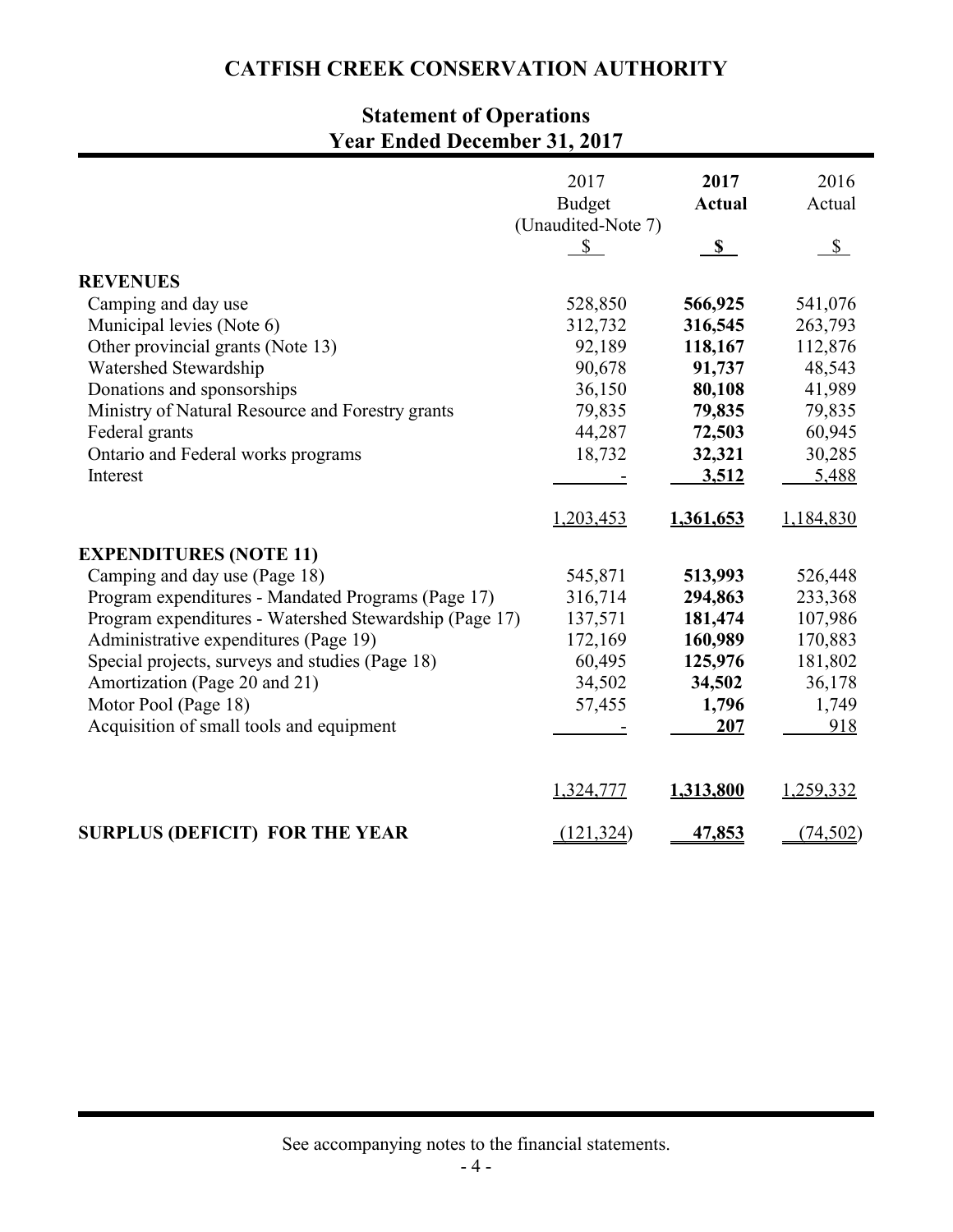# **Statement of Accumulated Surplus Year Ended December 31, 2017**

|                                   | 2017             | 2016<br>$\frac{1}{2}$ |
|-----------------------------------|------------------|-----------------------|
| <b>BALANCE, BEGINNING OF YEAR</b> | 2,038,694        | 2,113,196             |
| Surplus (deficit) for the year    | <u>47,853</u>    | (74,502)              |
| <b>BALANCE, END OF YEAR</b>       | <u>2,086,547</u> | <u>2,038,694</u>      |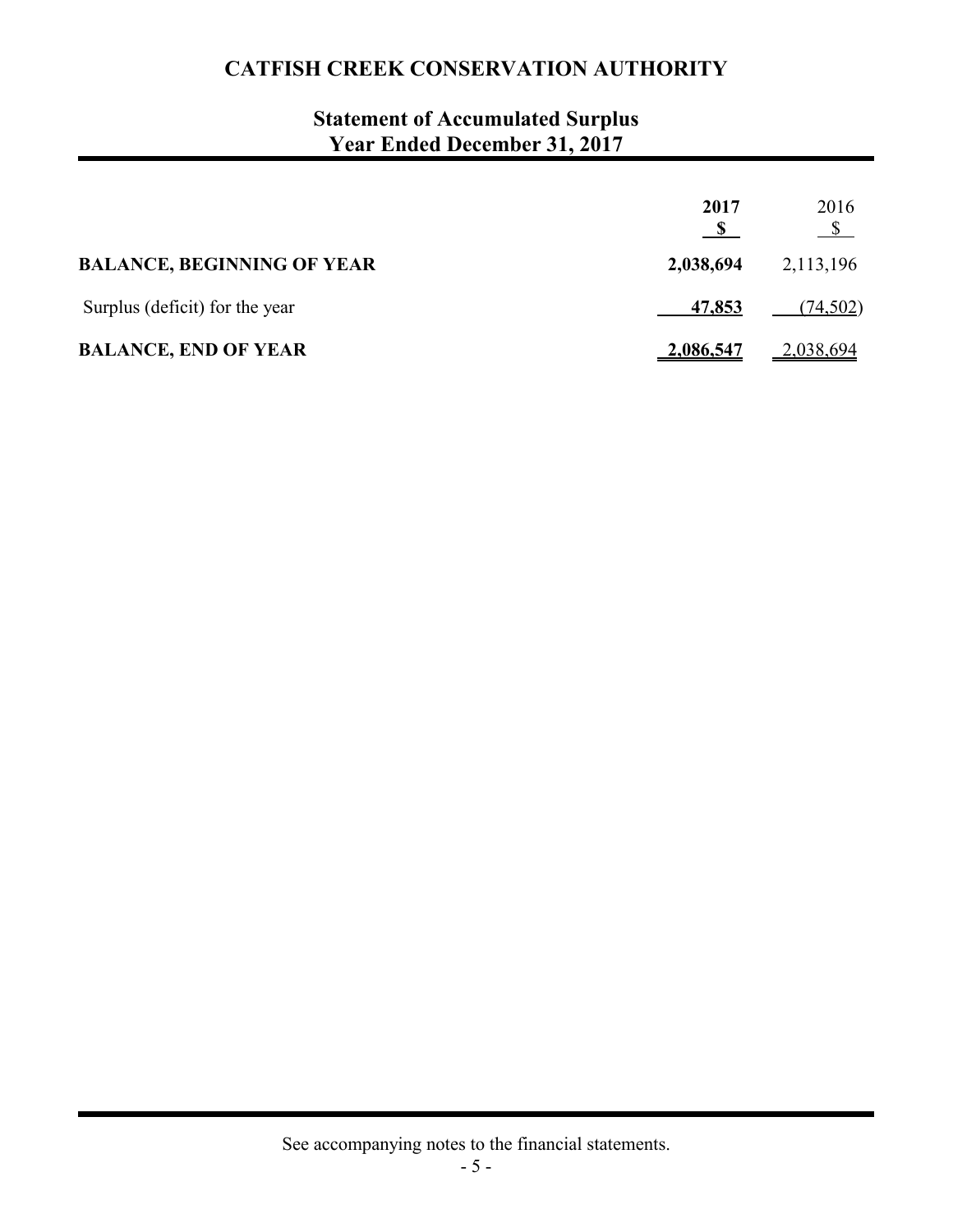# **Statement of Change in Net Financial Assets Year Ended December 31, 2017**

|                                                                                                                                                                             | 2017<br><b>Budget</b><br>(Unaudited-Note 7) | 2017<br><b>Actual</b><br>S             | 2016<br>Actual<br>$\sqrt{2}$              |
|-----------------------------------------------------------------------------------------------------------------------------------------------------------------------------|---------------------------------------------|----------------------------------------|-------------------------------------------|
| <b>ANNUAL SURPLUS (DEFICIT)</b>                                                                                                                                             | (121, 324)                                  | 47,853                                 | (74, 502)                                 |
| Amortization of tangible capital assets<br>Acquisition of tangible capital assets<br>Gain on sale of tangible capital assets<br>Proceeds on sale of tangible capital assets | 34,502                                      | 34,502<br>(15,598)<br>(3,000)<br>3,000 | 36,178<br>(122, 949)<br>(5, 429)<br>6,000 |
| <b>CHANGE IN NET FINANCIAL ASSETS</b>                                                                                                                                       | (86, 822)                                   | 66,757                                 | (160, 702)                                |
| NET FINANCIAL ASSETS, BEGINNING OF YEAR                                                                                                                                     | 426,370                                     | 426,370                                | 587,072                                   |
| NET FINANCIAL ASSETS, END OF YEAR                                                                                                                                           | 339,548                                     | 493,127                                | 426,370                                   |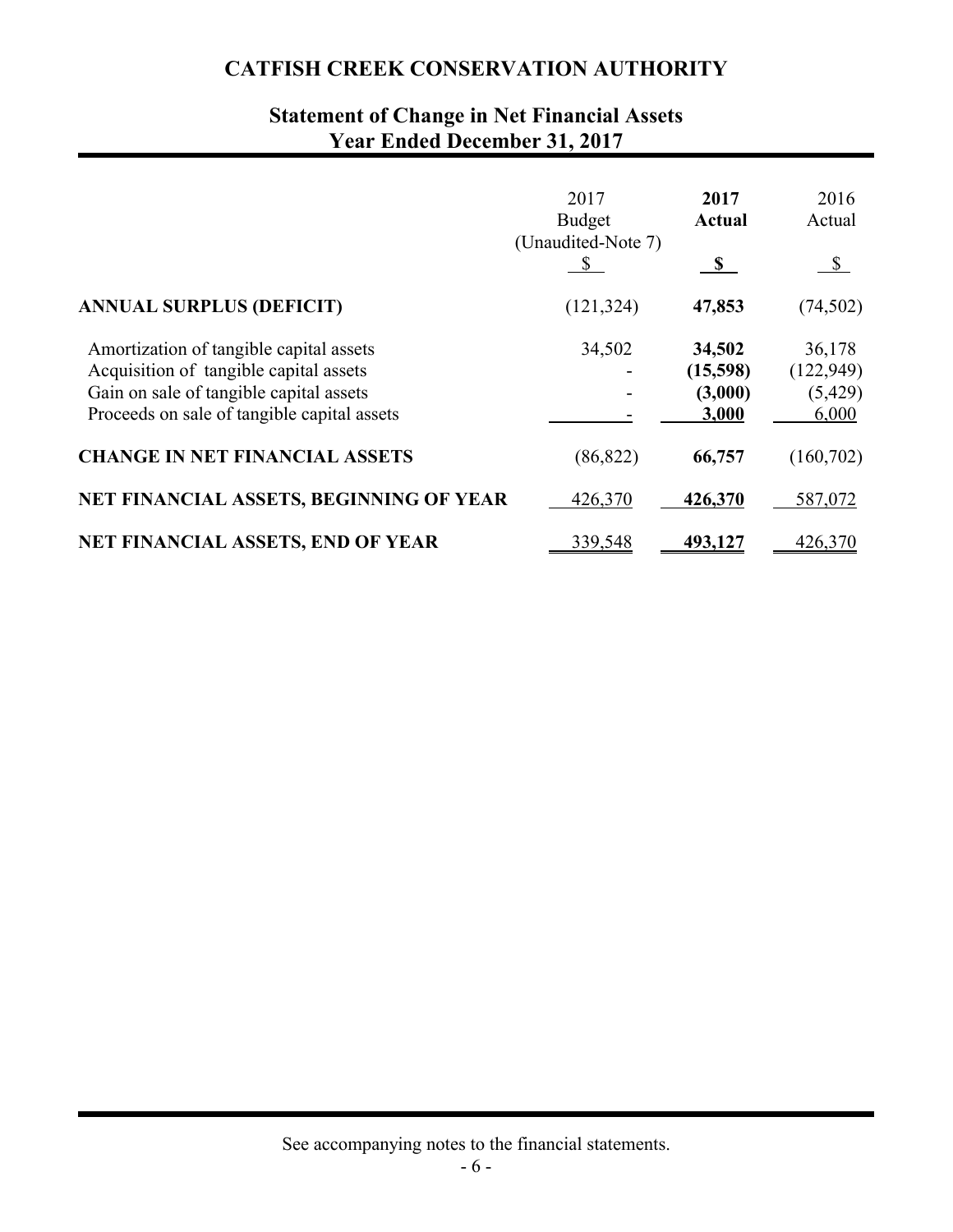# **Statement of Cash Flows Year Ended December 31, 2017**

|                                                                                                                                      | 2017<br>$\mathbf{s}$              | 2016<br>$\mathbb{S}$              |
|--------------------------------------------------------------------------------------------------------------------------------------|-----------------------------------|-----------------------------------|
| <b>CASH FLOWS FROM OPERATING ACTIVITIES</b><br>Cash receipts<br>Cash expenditures<br>Interest received                               | 1,305,793<br>(1,215,645)<br>3,512 | 1,226,736<br>(1,206,788)<br>5,488 |
|                                                                                                                                      | 93,660                            | 25,436                            |
| <b>CASH FLOWS FROM INVESTING ACTIVITIES</b><br>Sale of investments                                                                   | 1,928                             | 98,479                            |
|                                                                                                                                      | 1,928                             | 98,479                            |
| <b>CASH FLOWS FROM CAPITAL ACTIVITIES</b><br>Additions to tangible capital assets<br>Proceeds on disposal of tangible capital assets | (15,598)<br>3,000                 | (122, 949)<br>6,000               |
|                                                                                                                                      | (12,598)                          | (116,949)                         |
| <b>NET CHANGE IN CASH DURING THE YEAR</b>                                                                                            | 82,990                            | 6,966                             |
| <b>CASH, BEGINNING OF YEAR</b>                                                                                                       | 133,234                           | 126,268                           |
| <b>CASH, END OF YEAR</b>                                                                                                             | 216,224                           | 133,234                           |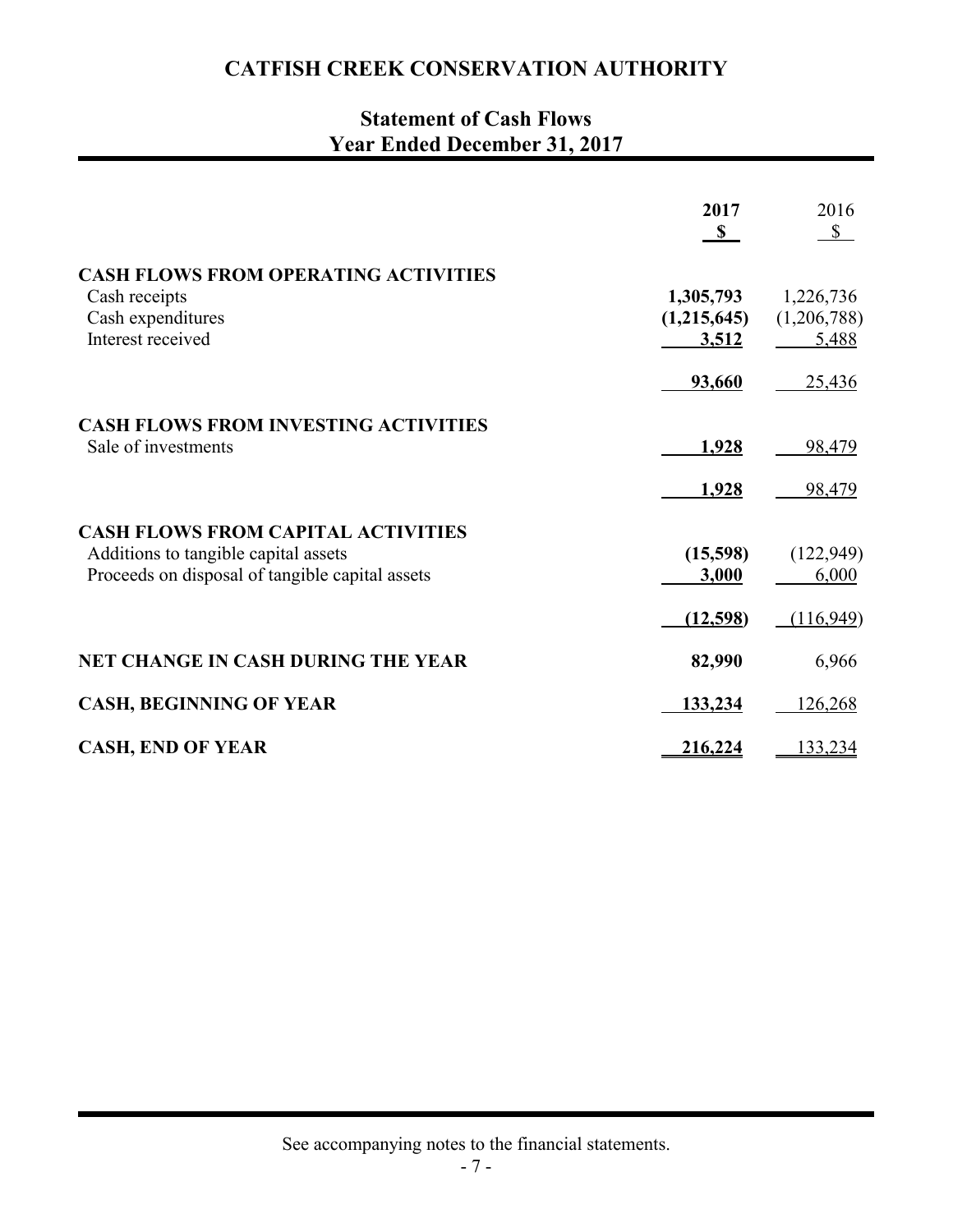## **Notes to the Financial Statements Year Ended December 31, 2017**

### **PURPOSE OF THE ORGANIZATION**

Catfish Creek Conservation Authority (CCCA) is established under the Conservation Authorities Act of Ontario to further the conservation, restoration, development and management of natural resources, other than gas, oil, coal and minerals, for the watershed within its jurisdiction. CCCA's jurisdiction includes areas in the City of St. Thomas, the Municipality of Central Elgin, the Town of Aylmer, the Township of South-West Oxford and the Township of Malahide. The organization is also a registered charity and as such is exempt from income taxes under paragraph 149(1)(f) of the Income Tax Act.

### **1. SUMMARY OF SIGNIFICANT ACCOUNTING POLICIES**

The financial statements of CCCA are prepared by management in accordance with Canadian generally accepted accounting principles for organizations operating in the local government sector as recommended by the Public Sector Accounting Board of Chartered Professional Accountants - Canada. Significant aspects of the accounting policies adopted by CCCA are as follows:

#### Accounting Estimates

The preparation of these financial statements in conformity with Canadian accounting standards for public sector entities requires management to make estimates and assumptions that affect the reported amount of assets and liabilities, the disclosure of contingent assets and liabilities at the date of the financial statements, and the reported amounts of revenues and expenditures during the current period. These estimates are reviewed periodically and adjustments are made to income as appropriate in the year they become known. There are no significant estimates.

#### Financial Instruments

#### *Measurement of financial instruments*

CCCA initially measures its financial assets and liabilities at fair value, except for certain non-arm's length transactions.

CCCA subsequently measures all its financial assets and financial liabilities at amortized cost, except for cash, which is measured at fair value. Changes in fair value are recognized in the statement of changes in net financial assets until they are realized, at which time they are recognized in surplus for the year.

Financial assets measured at amortized cost include term deposits and accounts receivable.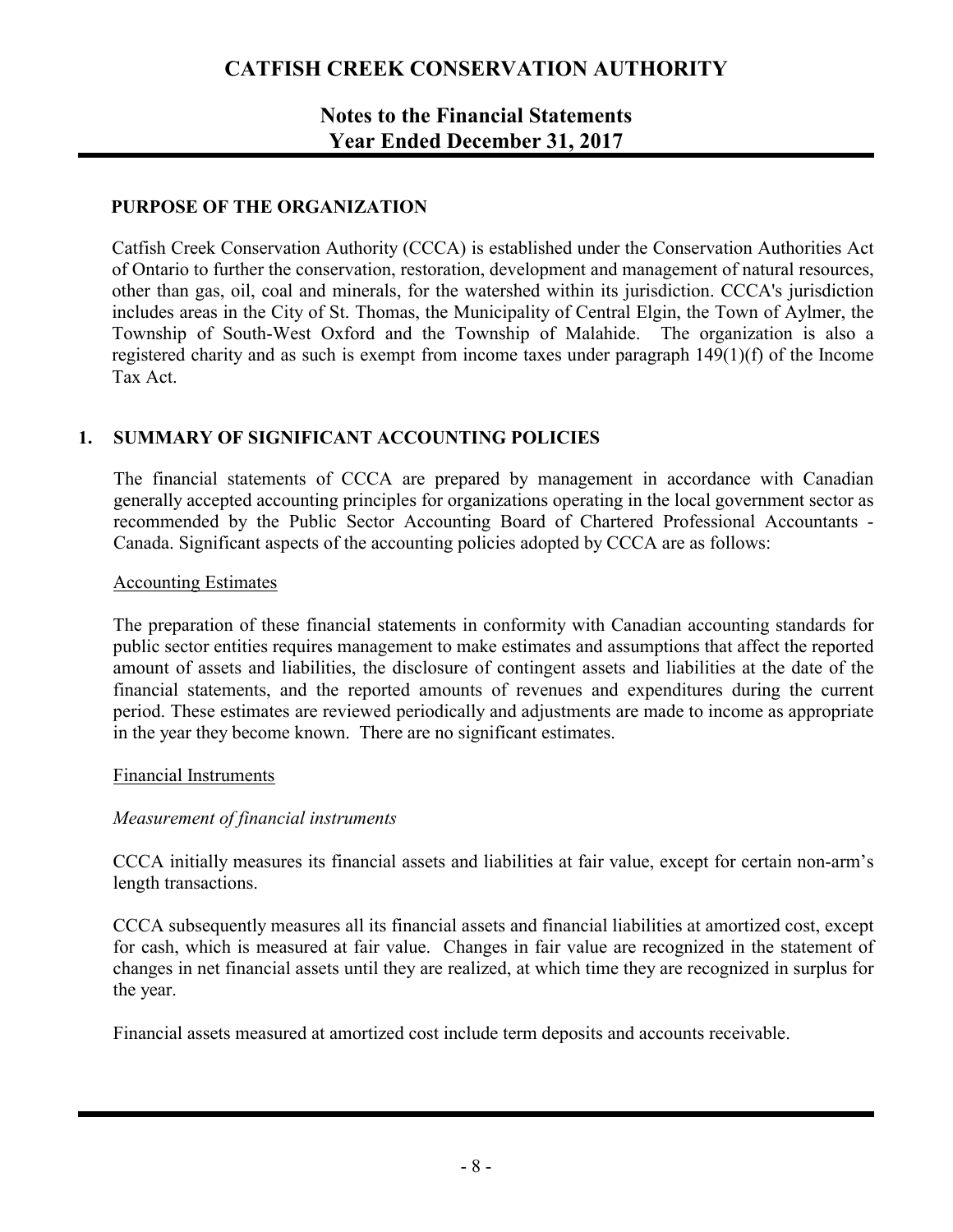## **Notes to the Financial Statements Year Ended December 31, 2017**

## **1. SUMMARY OF SIGNIFICANT ACCOUNTING POLICIES (CONTINUED)**

### Financial Instruments (continued)

Financial liabilities measured at amortized cost include accounts payable and accrued liabilities.

Financial assets measured at fair value include cash.

### Revenue Recognition

Municipal levy revenue is recognized in full once the Municipalities approve the levied amount.

Campground rental revenue is recognized when the campsite is used. For seasonal campground rentals the revenue is recognized over the camping season to which it relates.

Grant revenue is recognized during the period in which the corresponding expense is incurred.

Donation and sponsorship revenue is recognized when received.

Funds received that do not meet the recognition criteria are recorded as deferred revenue.

### Classification of Expenditures

Expenditures are reported in four main categories, which follow the classifications designated by the Ministry of Natural Resources and Forestry for program grants. By following these guidelines, there will be consistency of reporting by the 36 Conservation Authorities in Ontario. These are further explained as follows:

General administration expenditures include those associated with head office functions other than technical staff and associated programs.

Water and related land management expenditures include program administration, capital works for water related projects along with associated programs such as floodplain regulations, conservation services, dam operation and maintenance.

Conservation and recreation land management expenditures include capital works for recreation related projects along with associated programs such as wildlife conservation services.

Other operational expenditures include conservation areas, special employment projects, vehicles and equipment operations.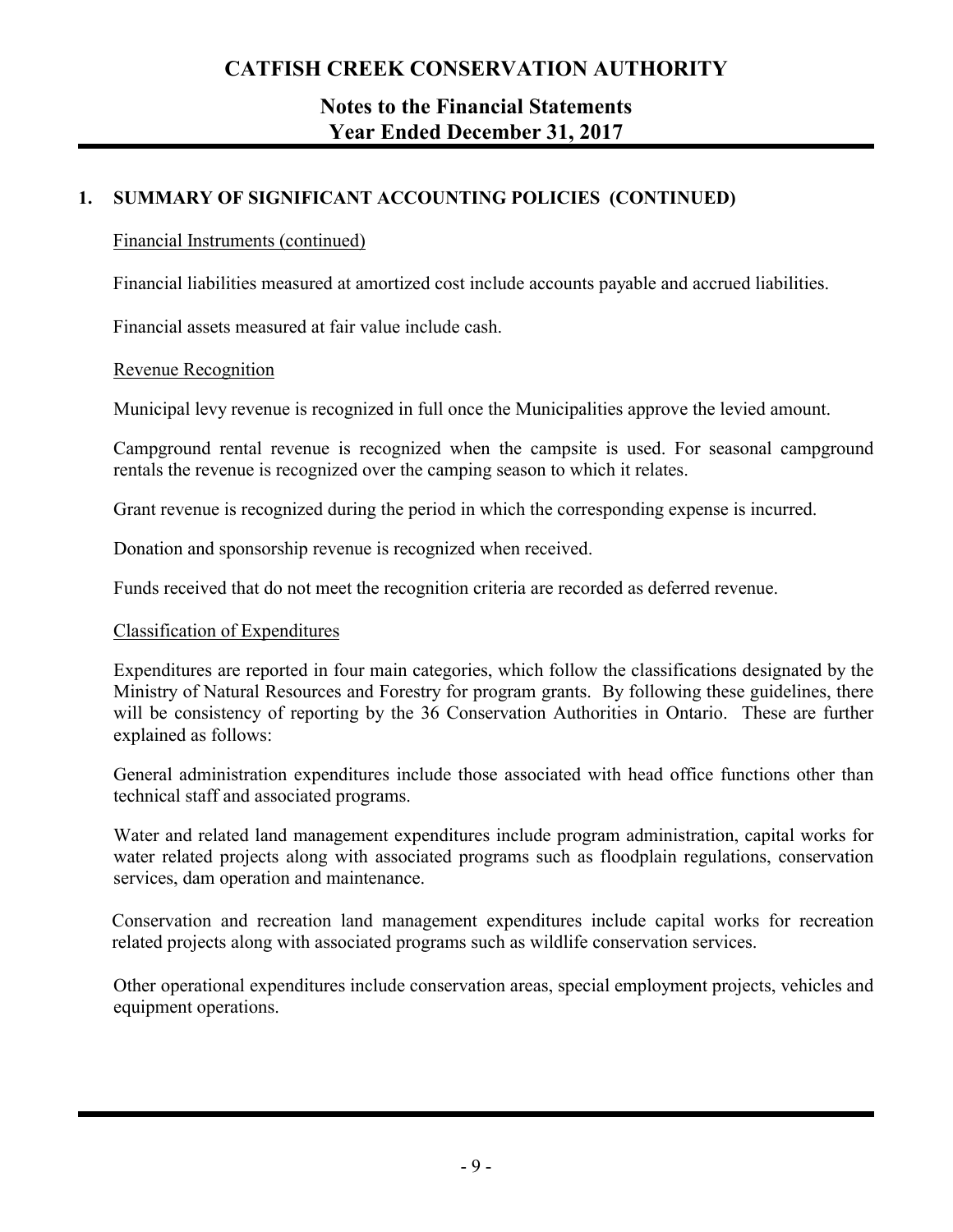## **Notes to the Financial Statements Year Ended December 31, 2017**

### **1. SUMMARY OF SIGNIFICANT ACCOUNTING POLICIES (CONTINUED)**

#### Tangible capital assets

Tangible capital assets are recorded at cost which includes all amounts that are directly attributable to acquisition, construction, development or betterment of the asset. The cost, less residual value of the tangible capital asset, is amortized on a straight-line basis over its estimated useful life as follows:

| <b>Buildings</b>                              | 50 years  |
|-----------------------------------------------|-----------|
| Dams                                          | 100 years |
| Bridges, boardwalks and other wood structures | 30 years  |
| Water services and wells                      | 50 years  |
| Equipment                                     | 30 years  |
| Hydro services                                | 50 years  |
| Vehicles                                      | 8 years   |

One half of the annual amortization is charged in the year of acquisition and in the year of disposal. Assets under construction are not amortized until the asset is available for productive use.

### Contributions of tangible capital assets

Tangible capital assets received as contributions are recorded at their fair value at the date of receipt and also are recorded as revenue.

#### Non-financial assets

Non-financial assets are not available to discharge existing liabilities and are held for use in the provision of services. They have useful lives extending beyond the current year and are not intended for sale in the ordinary course of operations. The change in non-financial assets during the year, together with the annual surplus or deficit, provides the Change in Net Financial Assets for the year.

### **2. TERM DEPOSITS**

|                                           | 2017                     | 2016<br>$\mathcal{S}$ |
|-------------------------------------------|--------------------------|-----------------------|
| GIC, 1.00%, matures on May 16, 2017       |                          | 4.974                 |
| GIC, 1.30%, matures on September 25, 2017 | $\overline{\phantom{0}}$ | 305,000               |
| GIC, 1.30%, matures on June 22, 2018      | 308,046                  |                       |
|                                           | 308,046                  | 309,974               |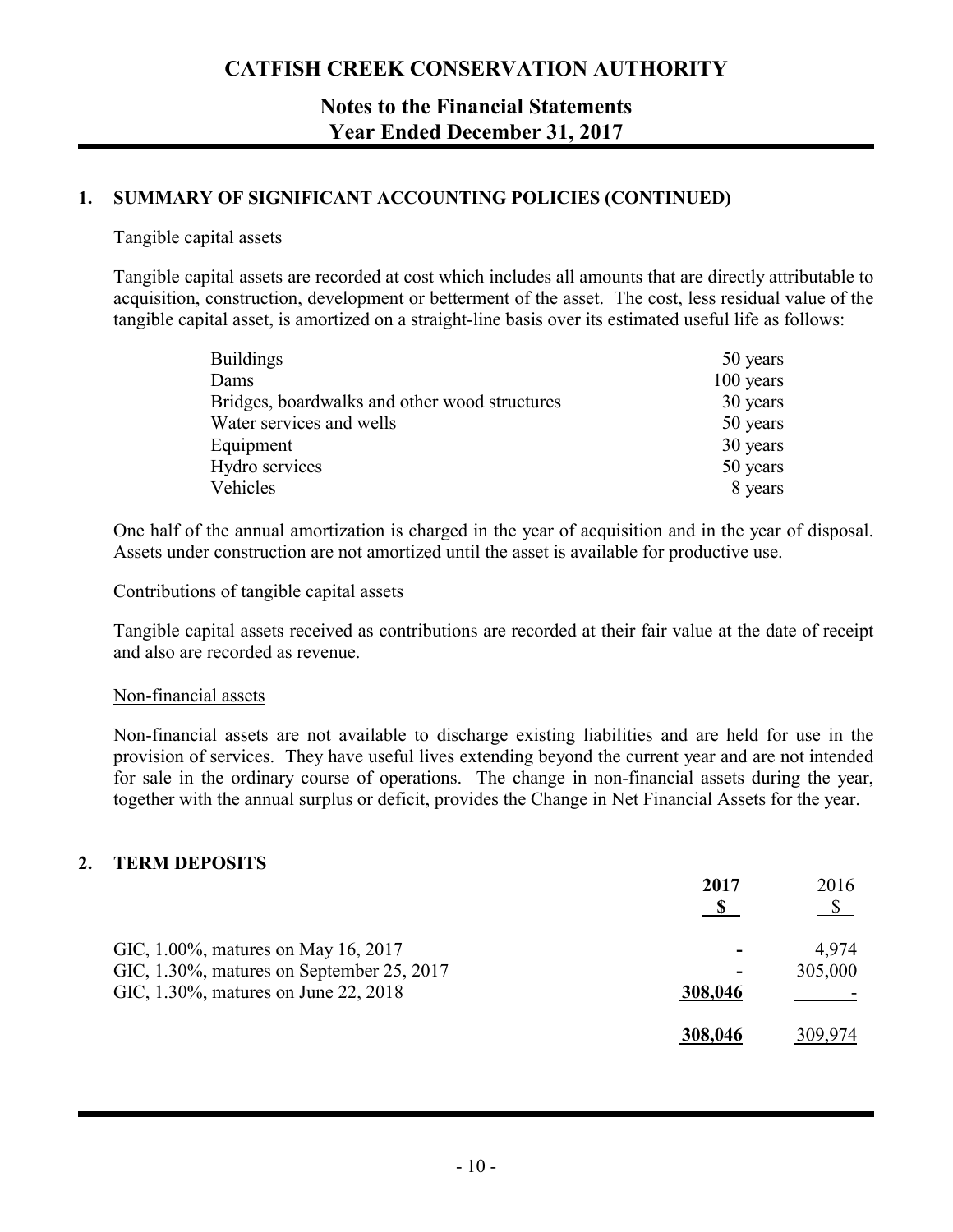## **Notes to the Financial Statements Year Ended December 31, 2017**

### **3. RESERVES**

CCCA has established a number of internal reserves in order to ensure that funds are available to support future activities. The following reserves have been established:

#### Operational Reserve

The purpose of the operational reserve is to use any accumulated funds for the payment of expenditures that are not covered by government funding.

#### Capital Acquisition Reserve

This fund has been established to support the acquisition of various tangible capital assets as they become due for replacement.

#### Special Programs Reserve

This fund has been established to support funds designated by donors for special conservation projects to be carried out in the watershed.

#### Land Acquisition Reserve

This fund has been established to support the acquisition of environmentally significant properties that would further the objectives of the Catfish Creek Conservation Authority

#### Conservation Areas Development Reserve

This fund has been established to support the development of environmentally significant properties that would further the objectives of the Catfish Creek Conservation Authority

The reserve fund transfers for the year are outlined in the Schedule of Internal Reserves on page 16 of the financial statements.

#### **4. DEFERRED REVENUES**

|                                    | 2017             | 2016             |
|------------------------------------|------------------|------------------|
| Camping revenues<br>Grant revenues | 78,876<br>17,722 | 72,556<br>47,209 |
|                                    | 96,598           | <u>119,765</u>   |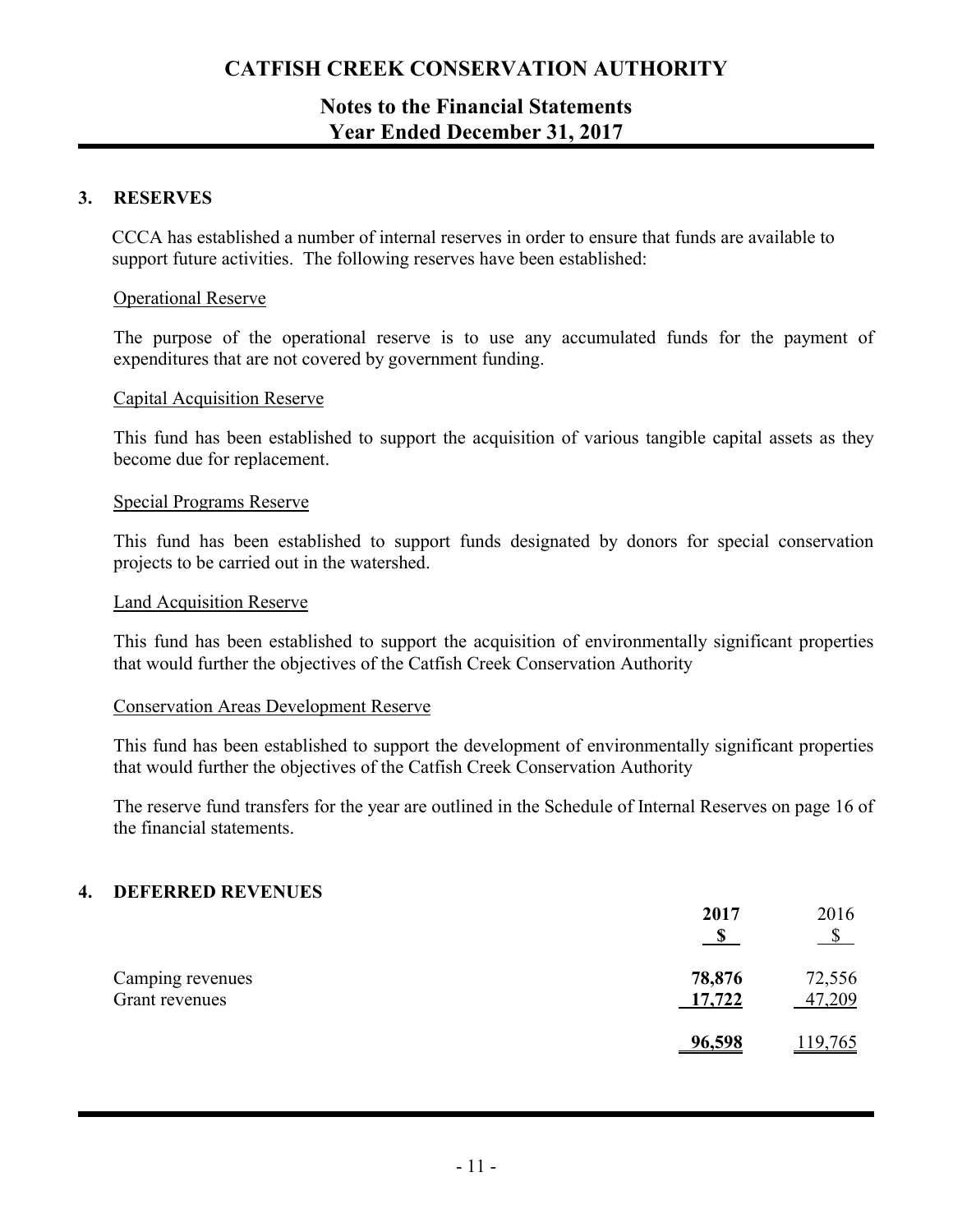## **Notes to the Financial Statements Year Ended December 31, 2017**

### **5. ACCUMULATED SURPLUS**

The accumulated surplus balance consists of general fund, balances in reserves and investment in tangible capital assets and is made up as follows:

|                                               | 2017<br>$\mathbf{\mathcal{S}}$ | 2016<br>\$ |
|-----------------------------------------------|--------------------------------|------------|
| General fund                                  | (11, 784)                      | (23, 445)  |
| Reserves and reserve funds:                   |                                |            |
| Operational reserve                           | 167,890                        | 148,500    |
| Capital acquisition reserve                   | 37,127                         | 31,910     |
| Special programs reserve                      | 166,661                        | 149,373    |
| Land acquisition reserve                      | 75,757                         | 75,757     |
| <b>Conservation Areas development reserve</b> | 57,476                         | 44,275     |
|                                               | 504,911                        | 449,815    |
| Invested in tangible capital assets           | 1,593,420                      | 1,612,324  |
|                                               | 2,086,547                      | 2,038,694  |

### **6. MUNICIPAL LEVIES**

The municipalities that participate as members of CCCA and their corresponding financial levies are as follows:

|                               | 2017<br><u>S</u> | 2016<br>$\frac{S}{\sqrt{2}}$ |
|-------------------------------|------------------|------------------------------|
| Township of Malahide          | 141,567          | 102,023                      |
| Municipality of Central Elgin | 74,957           | 69,511                       |
| Town of Aylmer                | 74,106           | 68,116                       |
| City of St. Thomas            | 16,527           | 15,257                       |
| Township of South-West Oxford | 9,388            | 8,886                        |
|                               | 316,545          | 263,793                      |

The municipal levy for the Township of Malahide noted above includes a special levy of \$44,812 (2016 - \$11,418) related to the ice management program in Port Bruce.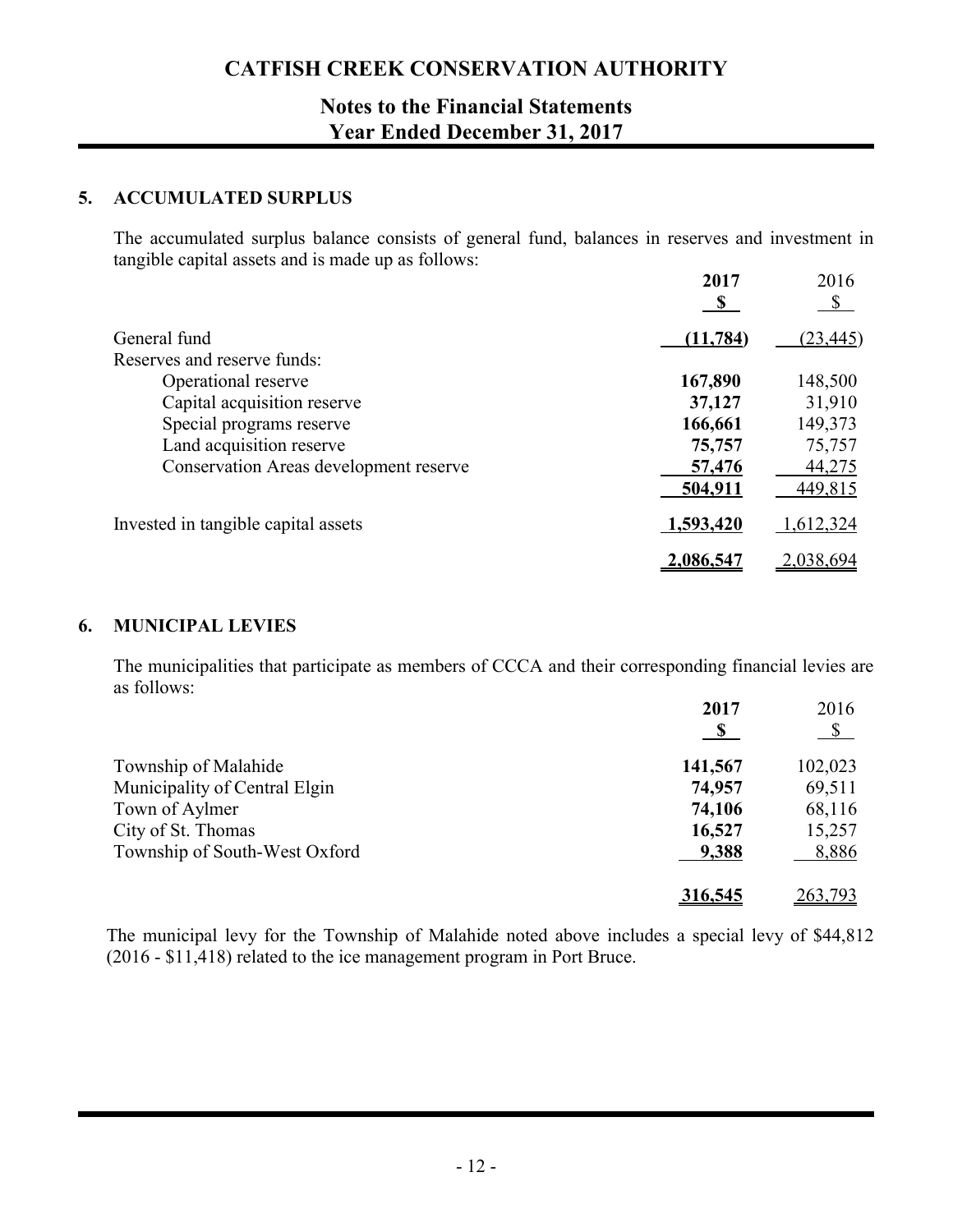## **Notes to the Financial Statements Year Ended December 31, 2017**

### **7. BUDGETED AMOUNTS**

The budget figures presented in these financial statements are based upon the 2017 budget approved by the CCCA board. Adjustments to budgeted values were required to provide comparative budget values based on the full accrual basis of accounting. The chart below reconciles the approved budget with the budget figures presented in these financial statements. Budget amounts are unaudited.

|                                                  | Approved      |              | <b>PSAB</b>   |
|--------------------------------------------------|---------------|--------------|---------------|
|                                                  | <b>Budget</b> | Adjustments  | <b>Budget</b> |
|                                                  | $\mathbb{S}$  | $\mathbb{S}$ | $\mathbb{S}$  |
| <b>REVENUES</b>                                  |               |              |               |
| Camping and day use                              | 528,850       |              | 528,850       |
| Municipal levies (Note 6)                        | 312,732       |              | 312,732       |
| <b>Federal Grants</b>                            | 44,287        |              | 44,287        |
| Other                                            | 90,678        |              | 90,678        |
| Ministry of Natural Resource and Forestry Grants | 79,835        |              | 79,835        |
| Other provincial grants                          | 92,189        |              | 92,189        |
| Donations and sponsorships                       | 36,150        |              | 36,150        |
| <b>Employment Program Grant</b>                  | 18,732        |              | 18,732        |
| Reserves                                         | 88,833        | (88, 833)    |               |
| Reserves - special projects                      | 24,077        | (24,077)     |               |
| Prior year surplus                               | (10, 490)     | 10,490       |               |
|                                                  | 1,305,873     | (102, 420)   | 1,203,453     |
| <b>EXPENDITURES</b>                              |               |              |               |
| Camping and day use (Page 18)                    | 545,871       |              | 545,871       |
| Program expenditures                             |               |              |               |
| - Mandated Programs (Page 17)                    | 316,714       |              | 316,714       |
| - Watershed Stewardship (Page 17)                | 137,571       |              | 137,571       |
| Administration (Page 19)                         | 172,169       |              | 172,169       |
| Special projects, surveys and studies (Page 18)  | 76,093        | (15,598)     | 60,495        |
| Motor Pool (Page 18)                             | 57,455        |              | 57,455        |
| Amortization (Page 20 and 21)                    |               | 34,502       | 34,502        |
|                                                  | 1,305,873     | 18,904       | 1,324,777     |
| (DEFICIT) FOR THE YEAR                           |               | (121, 324)   | (121, 324)    |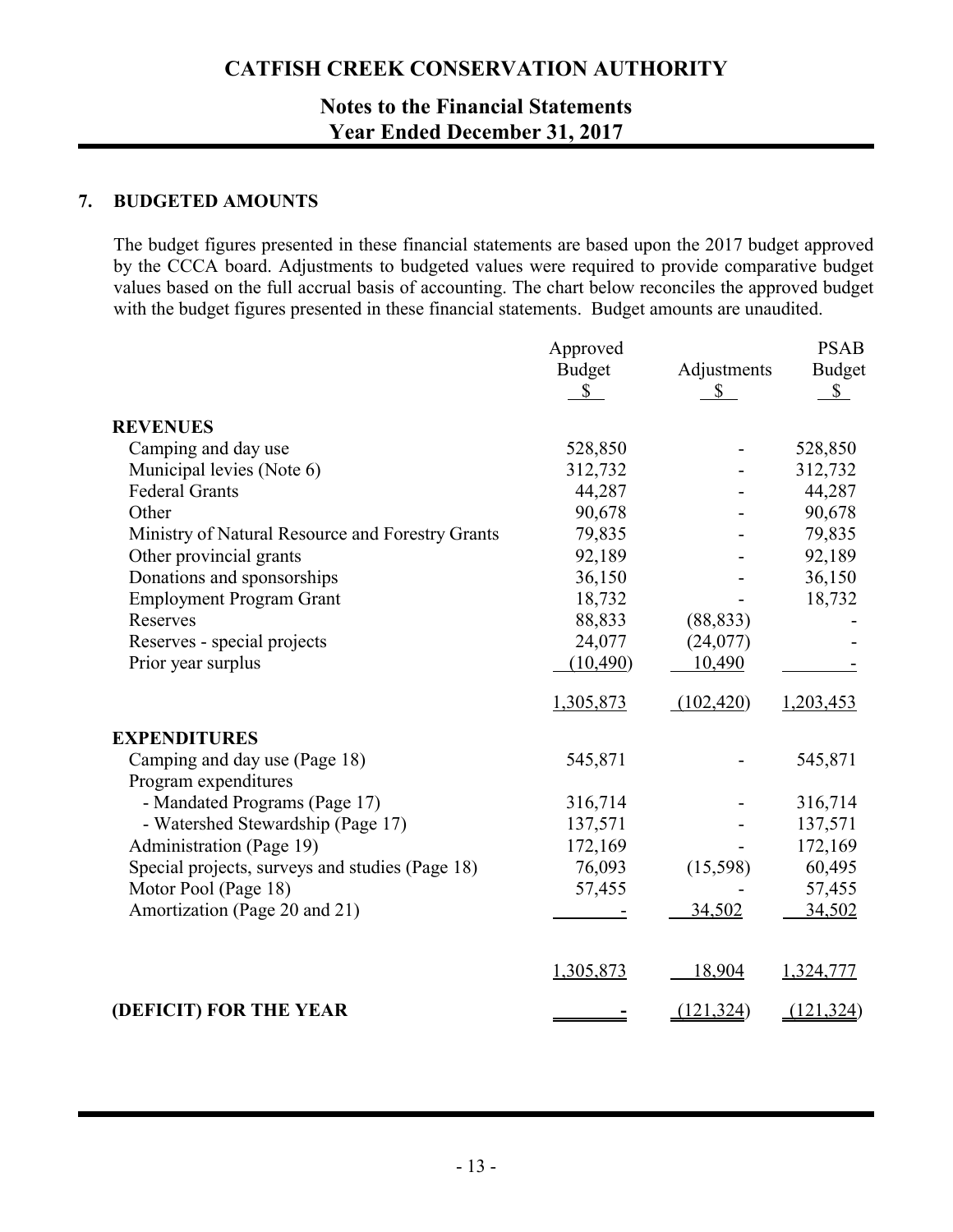## **Notes to the Financial Statements Year Ended December 31, 2017**

### **8. FINANCIAL INSTRUMENTS**

#### Risks and Concentrations

CCCA is exposed to various risks through its financial instruments. The following analysis provides a measure of the CCCA's risk exposure and concentrations at the statement of financial position date.

#### Liquidity Risk

Liquidity risk is the risk that the CCCA will encounter difficulty in meeting obligations associated with financial liabilities. CCCA is exposed to this risk mainly in respect of its accounts payable and accrued liabilities. Management does not feel this risk is significant.

### Credit Risk

Credit risk is the risk that one party to a financial instrument will cause a financial loss for the other party by failing to discharge an obligation. CCCA's main credit risk relates to its accounts receivable. Management does not feel this risk is significant.

It is management's opinion that the entity is not exposed to any significant market, interest rate, foreign currency or price risk.

No financial liabilities of the CCCA were in default during the period.

The CCCA was not subject to any covenants during the period.

### **9. DONATED SERVICES**

Community members have volunteered their time and talents to CCCA. Since these services are not normally purchased and because of the difficulty of determining their fair value, donated services are not recognized in these statements.

### **10. GROUP RRSP**

CCCA has established a Group RRSP plan for all regular full-time employees. Under the terms of the plan, CCCA and the employee are required to make contributions equivalent to 5% of the employee's gross salary.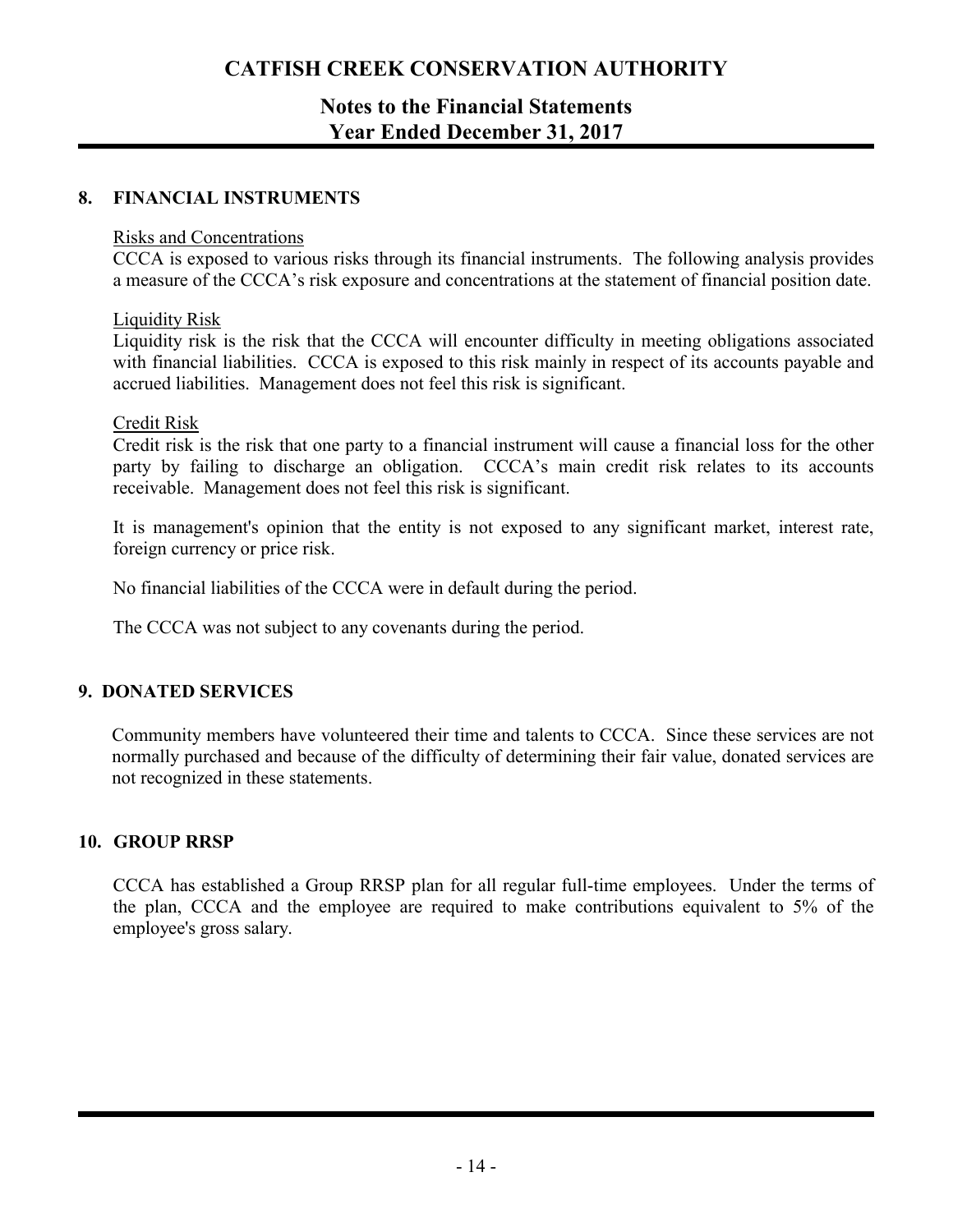## **Notes to the Financial Statements Year Ended December 31, 2017**

### **11. SUPPLEMENTARY INFORMATION:**

|                                             | 2017      | 2016                      |
|---------------------------------------------|-----------|---------------------------|
|                                             |           | $\boldsymbol{\mathsf{S}}$ |
| <b>Current fund expenditures by object:</b> |           |                           |
| Other program expenditures                  | 644,691   | 583,356                   |
| Salaries, wages and employee benefits       | 591,881   | 584,416                   |
| Amortization                                | 34,501    | 36,178                    |
| Insurance                                   | 33,548    | 40,558                    |
| Municipal taxes                             | 9,179     | 14,824                    |
|                                             | 1,313,800 | 1,259,332                 |

### **12. COMPARATIVE FIGURES**

Some prior year figures have been reclassified to conform to the current year's financial statement presentation.

### **13. PRIOR PERIOD ADJUSTMENT**

Subsequent to finalizing the 2016 financial statement, the Ministry of Natural Resources reduced their previous funding approval by \$12,954 toward the low water response program. This funding related to the year ended December 31, 2016. The corresponding amount was removed from the 2016 accounts receivable balance.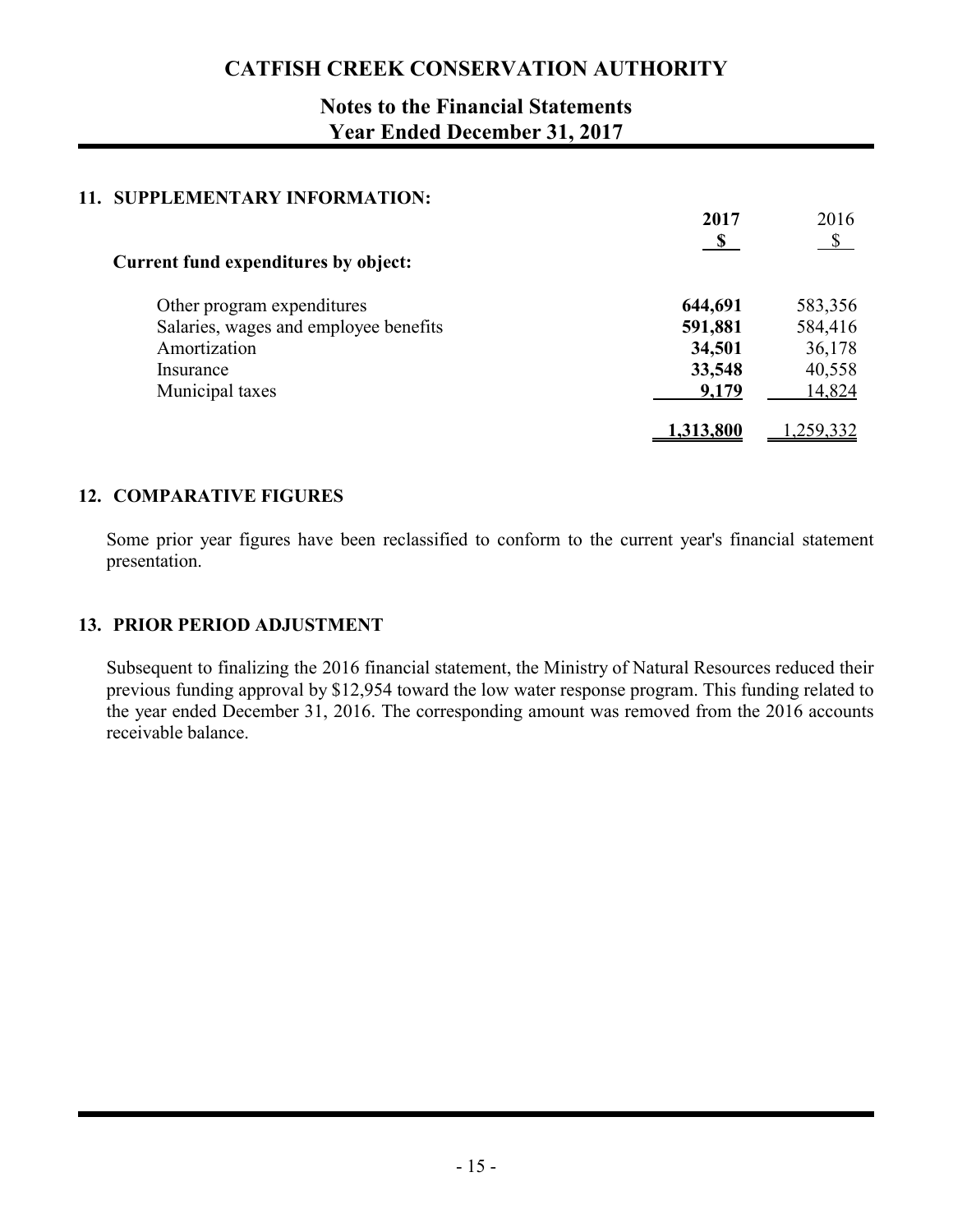# **Schedule of Internal Reserves Year Ended December 31, 2017**

| <b>Operational Reserve</b>                                                                                                                                                                           |                                            |                                          |
|------------------------------------------------------------------------------------------------------------------------------------------------------------------------------------------------------|--------------------------------------------|------------------------------------------|
|                                                                                                                                                                                                      | 2017<br>S                                  | 2016<br>$\sqrt{\frac{1}{2}}$             |
| <b>BALANCE, BEGINNING OF YEAR</b>                                                                                                                                                                    | 148,500                                    | 174,373                                  |
| Transfer from (to) operating surplus<br>Transfer from (to) capital acquisition reserve<br>Transfer from (to) special programs reserve<br>Transfer from (to) land acquisition and development reserve | 55,096<br>(5,217)<br>(17, 288)<br>(13,201) | (136, 881)<br>33,590<br>36,035<br>41,383 |
| <b>BALANCE, END OF YEAR</b>                                                                                                                                                                          | <u>167,890</u>                             | 148,500                                  |
| <b>Capital Acquisition Reserve</b>                                                                                                                                                                   |                                            |                                          |
|                                                                                                                                                                                                      | 2017                                       | 2016                                     |
| <b>BALANCE, BEGINNING OF YEAR</b>                                                                                                                                                                    | $\frac{\$}{31,910}$                        | $\frac{$}{65,500}$                       |
| Transfer from (to) operational reserve                                                                                                                                                               | 5,217                                      | (33,590)                                 |
| <b>BALANCE, END OF YEAR</b>                                                                                                                                                                          | <u>37,127</u>                              | 31,910                                   |
| <b>Special Programs Reserve</b>                                                                                                                                                                      | 2017                                       | 2016                                     |
| <b>BALANCE, BEGINNING OF YEAR</b>                                                                                                                                                                    | $\frac{\$}{149,373}$                       | $rac{$ }{185,408}$                       |
| Transfer from (to) operational reserve                                                                                                                                                               | <u>17,288</u>                              | (36, 035)                                |
| <b>BALANCE, END OF YEAR</b>                                                                                                                                                                          | 166,661                                    | 149,373                                  |
| <b>Land Acquisition Reserve</b>                                                                                                                                                                      |                                            |                                          |
|                                                                                                                                                                                                      | 2017                                       | 2016                                     |
| <b>BALANCE, BEGINNING OF YEAR</b>                                                                                                                                                                    | $\frac{\$}{75,757}$                        | $\frac{\$}{75,757}$                      |
| Transfer from (to) operational reserve                                                                                                                                                               |                                            |                                          |
| <b>BALANCE, END OF YEAR</b>                                                                                                                                                                          | <u>75,757</u>                              | <u>75,757</u>                            |
| <b>Conservation Areas Development Reserve</b>                                                                                                                                                        |                                            |                                          |
|                                                                                                                                                                                                      | 2017                                       | 2016<br>S                                |
| <b>BALANCE, BEGINNING OF YEAR</b>                                                                                                                                                                    | $\frac{\$}{44,275}$                        | 85,658                                   |
| Transfer from (to) operational reserve                                                                                                                                                               | 13,201                                     | (41, 383)                                |
| <b>BALANCE, END OF YEAR</b>                                                                                                                                                                          | 57,476                                     | 44,275                                   |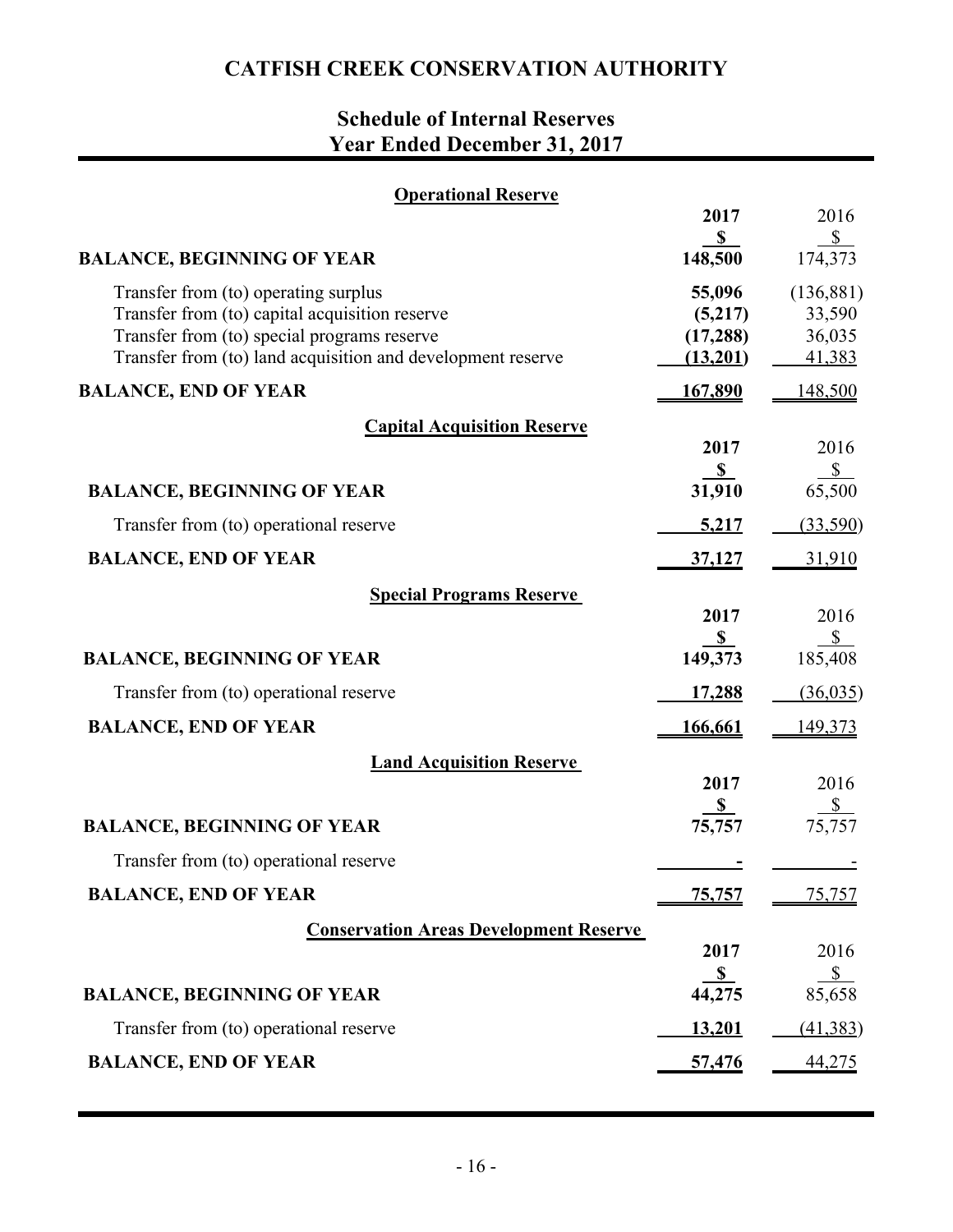# **Schedule of Program Expenditures Year Ended December 31, 2017**

| <b>PROGRAM EXPENDITURES</b>            | 2017<br>Actual<br>$\mathbf{s}$ | 2016<br>Actual<br>$\sqrt{\ }$ |
|----------------------------------------|--------------------------------|-------------------------------|
| <b>Mandated Programs</b>               |                                |                               |
| Flood forecast and warning             | 141,339                        | 142,835                       |
| Plan input                             | 33,020                         | 32,503                        |
| Ice management                         | 90,902                         | 22,837                        |
| Watershed planning                     | 13,044                         | 18,151                        |
| Flood control structures               | 10,625                         | 10,945                        |
| <b>Technical studies</b>               | 5,933                          | 6,097                         |
|                                        | 294,863                        | 233,368                       |
| <b>Watershed Stewardship Programs</b>  |                                |                               |
| Watershed stewardship                  | 97,806                         | 21,422                        |
| Tree planting                          | 38,652                         | 15,943                        |
| Water management programs              | 20,658                         | 39,537                        |
| Conservation information and education | 18,398                         | 22,537                        |
| Woodlot management                     | 5,960                          | 8,547                         |
|                                        | 181,474                        | 107,986                       |
| <b>Total Program Expenditures</b>      | 476,337                        | 341,354                       |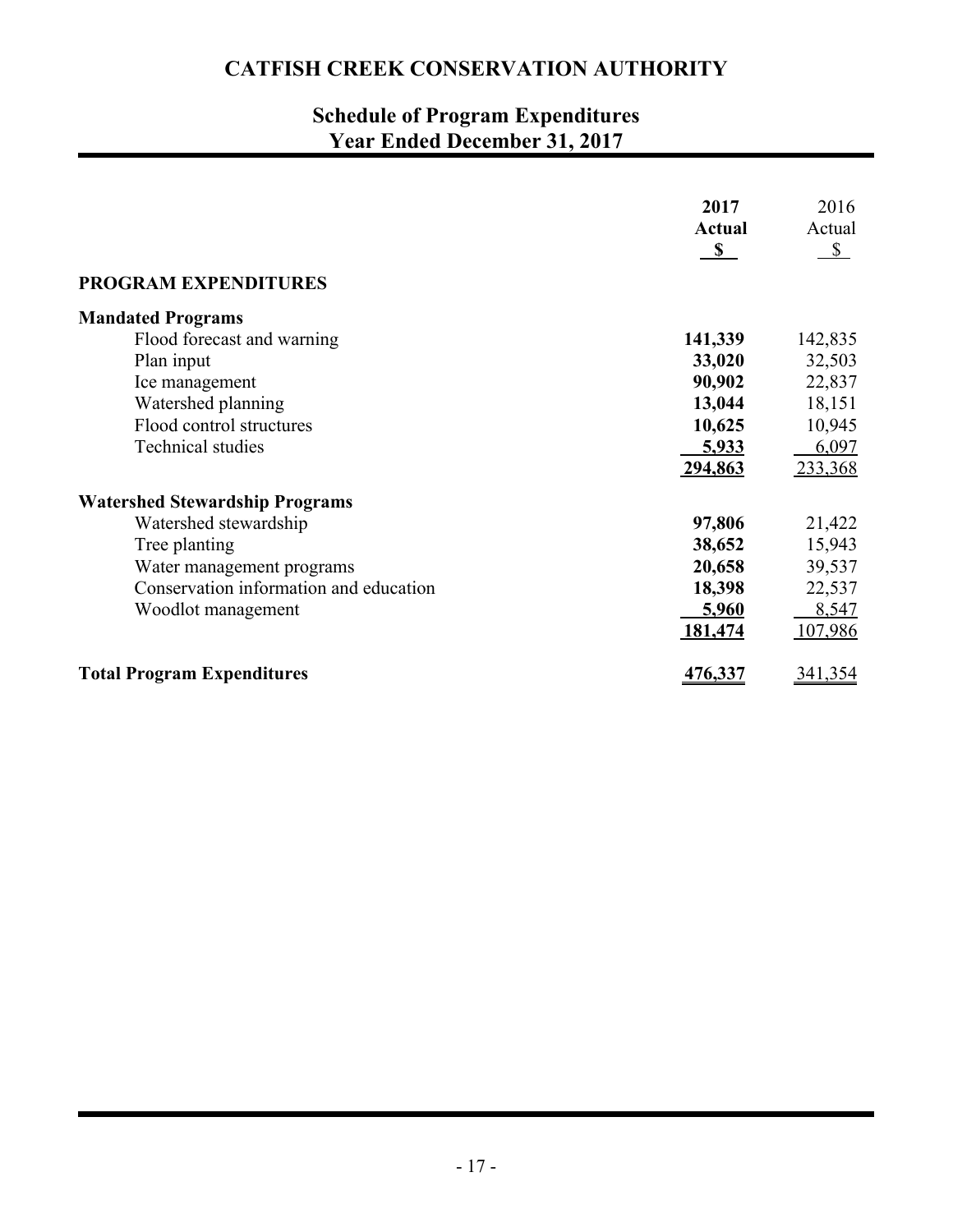# **Schedule of Other Expenditures Year Ended December 31, 2017**

## **Camping and Day Use**

|                                                                                                                                                                      | 2017<br><b>Actual</b><br>$\mathbf{s}$              | 2016<br>Actual<br>$S_{-}$                  |
|----------------------------------------------------------------------------------------------------------------------------------------------------------------------|----------------------------------------------------|--------------------------------------------|
| Campground wages<br>Campground expenses<br>Utilities<br>Maple syrup program                                                                                          | 292,885<br>104,774<br>67,890<br>48,444             | 266,358<br>122,737<br>88,036<br>49,317     |
|                                                                                                                                                                      | 513,993                                            | 526,448                                    |
| <b>Special Projects, Surveys and Studies</b>                                                                                                                         |                                                    |                                            |
|                                                                                                                                                                      | 2017<br><b>Actual</b><br>S                         | 2016<br>Actual<br>$\mathbb{S}$             |
| Other conservation lands<br>Special projects - other<br>Special projects - contract services<br>Special projects - Springwater Conservation Area<br><b>Bad Debts</b> | 107,503<br>9,845<br>329<br>8,299                   | 157,652<br>3,381<br>174<br>18,454<br>2,141 |
|                                                                                                                                                                      | 125,976                                            | 181,802                                    |
| <b>Motor Pool</b>                                                                                                                                                    |                                                    |                                            |
|                                                                                                                                                                      | 2017<br><b>Actual</b><br>$\boldsymbol{\mathsf{S}}$ | 2016<br>Actual<br>S                        |
| Maintenance and general repairs<br>Fuel<br>Insurance and licences                                                                                                    | 20,381<br>9,674<br>6,913<br>36,968                 | 20,370<br>9,455<br>8,248<br>38,073         |
| Less internal charges for usage                                                                                                                                      | (35,172)                                           | (36, 324)                                  |
|                                                                                                                                                                      | <u>1,796</u>                                       | 1,749                                      |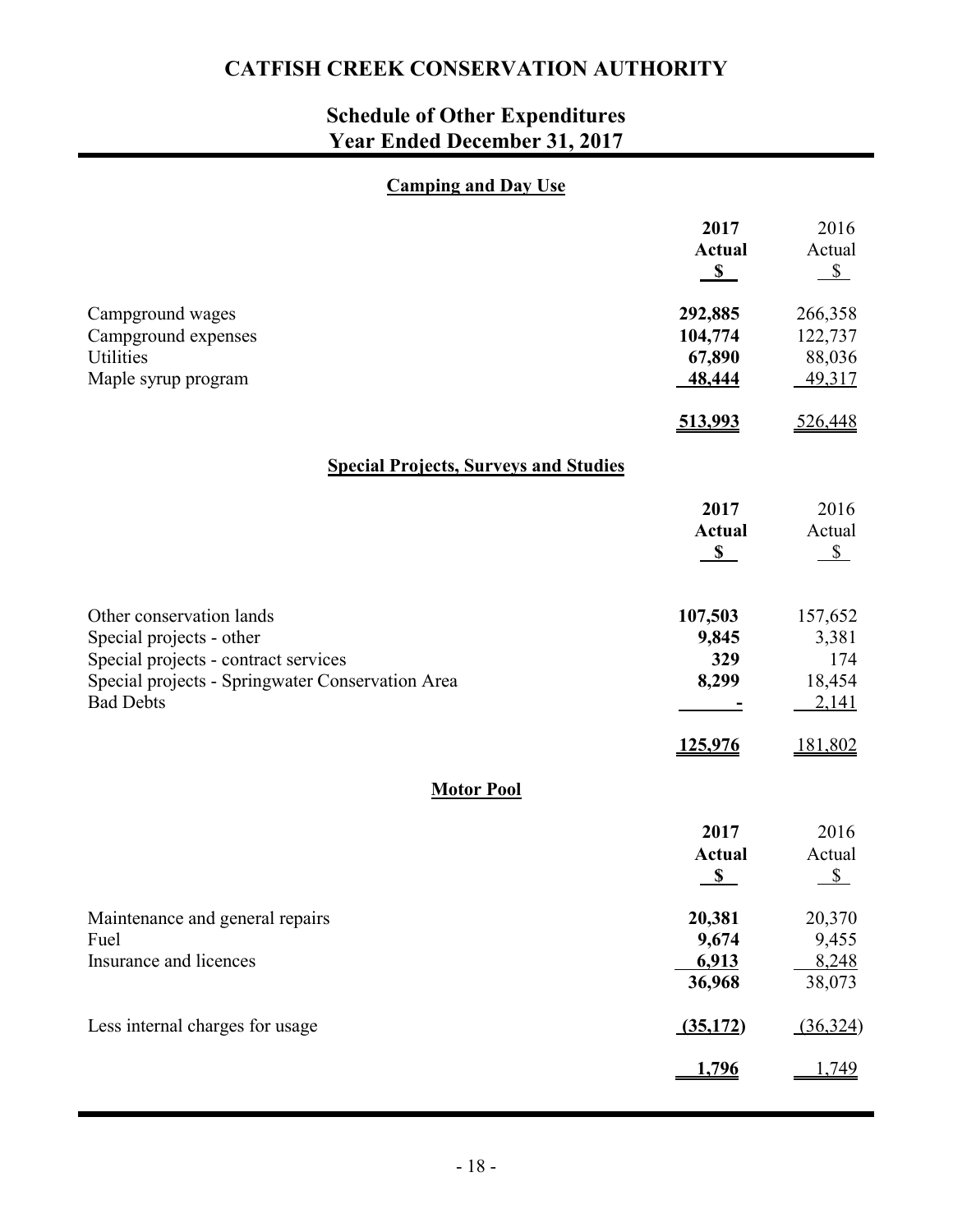## **Schedule of Administrative Expenditures Year Ended December 31, 2017**

|                                       | 2017<br><b>Actual</b><br>$\mathbf{s}$ | 2016<br>Actual<br>$\mathbb{S}$ |
|---------------------------------------|---------------------------------------|--------------------------------|
| <b>WAGES AND BENEFITS</b>             |                                       |                                |
| Administrative staff salaries         | 76,932                                | 76,321                         |
| <b>Employee benefits</b>              | 18,718                                | 20,320                         |
|                                       | 95,650                                | 96,641                         |
| <b>GENERAL EXPENSES</b>               |                                       |                                |
| <b>Conservation Ontario Levy</b>      | 18,457                                | 17,782                         |
| Professional fees                     | 8,141                                 | 7,886                          |
| Insurance and taxes                   | 6,998                                 | 6,818                          |
| General expenses                      | 2,573                                 | 2,368                          |
| Advertising - office                  | 547                                   |                                |
| Bank charges and interest             | 426                                   | 428                            |
|                                       | 37,142                                | 35,282                         |
| <b>RENT AND UTILITY SERVICES</b>      |                                       |                                |
| Light, heat, power and water          | 5,335                                 | 6,467                          |
| Telephone                             | 2,704                                 | 2,686                          |
| Office cleaning and maintenance       | 2,527                                 | 11,230                         |
|                                       | 10,566                                | 20,383                         |
| <b>TRAVEL EXPENSES AND ALLOWANCE</b>  |                                       |                                |
| Members allowances and expenses       | 6,348                                 | 6,721                          |
| Staff mileage and expenses            | 257                                   | <u>543</u>                     |
|                                       | 6,605                                 | 7,264                          |
|                                       |                                       |                                |
| <b>EQUIPMENT PURCHASES AND RENTAL</b> |                                       |                                |
| Equipment purchase and rental         | 5,263                                 | 5,024                          |
| Equipment maintenance                 | 2,229                                 | 2,784                          |
|                                       | 7,492                                 | 7,808                          |
| <b>MATERIAL AND SUPPLIES</b>          |                                       |                                |
| Stationery and office supplies        | 2,525                                 | 2,556                          |
| Postage                               | 1,009                                 | 949                            |
|                                       | 3,534                                 | 3,505                          |
|                                       | 160,989                               | 170,883                        |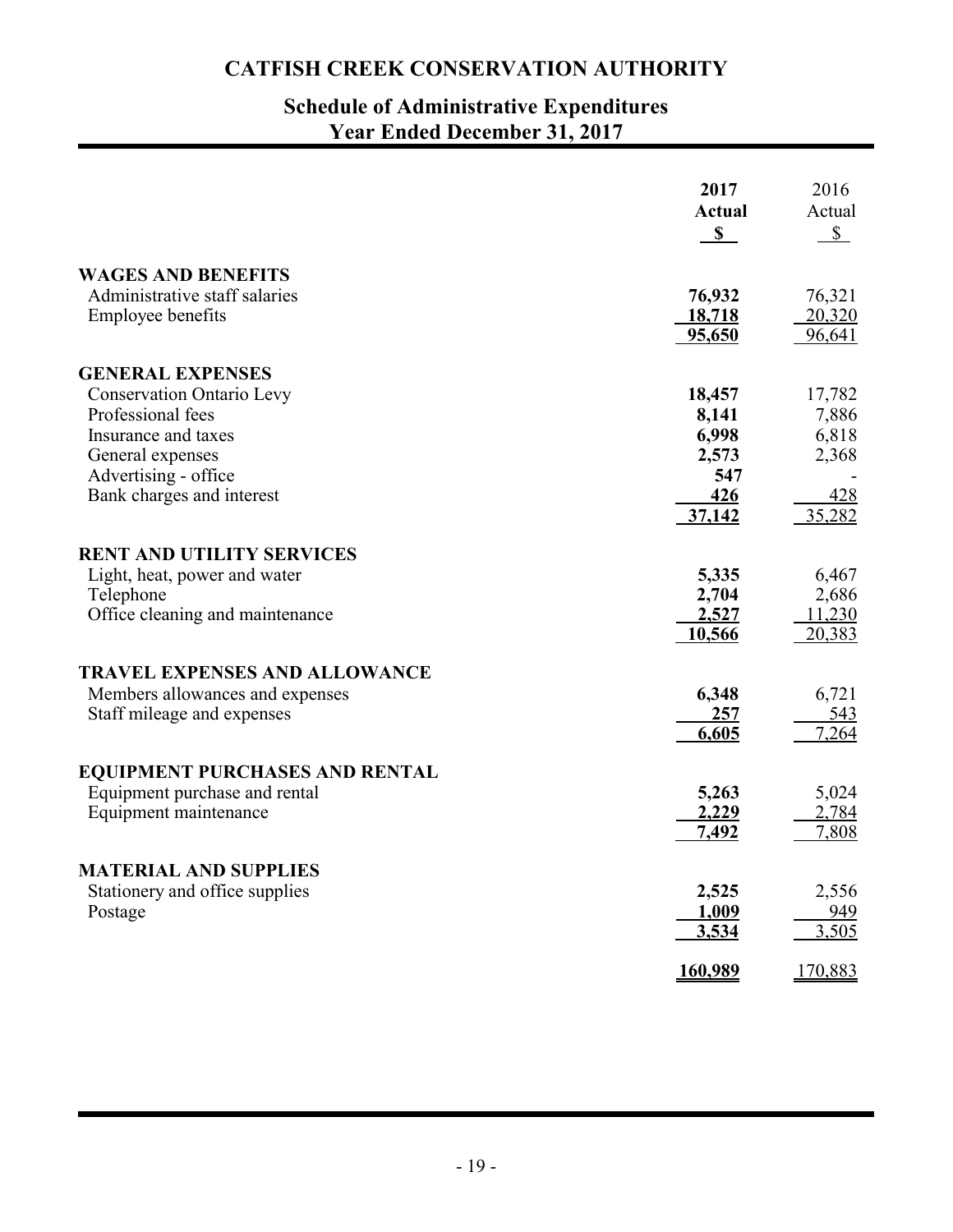# **CATFISH CREEK CONSERVATION AUTHORITY Schedule of Tangible Capital Assets Year Ended December 31, 2017**

|                                      | Opening<br>Historical<br>Cost<br>Balance<br>(Jan 1/17) | 2017<br>Acquisitions | 2017<br>Disposals | 2017<br>Write-Offs       | Ending<br>Historical<br>Cost<br>Balance<br>(Dec $31/17$ ) | Opening<br>Accumulated<br>Amortization<br>Balance<br>(Jan 1/17) | 2017   | 2017<br>Disposals Amortization | 2017<br>Write-Offs       | Ending<br>Accumulated<br>Amortization<br>Balance<br>(Dec $31/17$ ) | Ending<br>Net<br>Book<br>Value<br>(Dec $31/17$ ) |
|--------------------------------------|--------------------------------------------------------|----------------------|-------------------|--------------------------|-----------------------------------------------------------|-----------------------------------------------------------------|--------|--------------------------------|--------------------------|--------------------------------------------------------------------|--------------------------------------------------|
| <b>ASSET TYPE</b>                    |                                                        |                      |                   |                          |                                                           |                                                                 |        |                                |                          |                                                                    |                                                  |
| <b>Infrastructure Related</b>        |                                                        |                      |                   |                          |                                                           |                                                                 |        |                                |                          |                                                                    |                                                  |
| Land                                 | 891,436                                                |                      |                   | $\sim$                   | 891,436                                                   |                                                                 |        |                                |                          |                                                                    | 891,436                                          |
| <b>Buildings</b>                     | 562,508                                                |                      |                   | $\sim$                   | 562,508                                                   | 257,165                                                         |        | 8,136                          | $\overline{\phantom{0}}$ | 265,301                                                            | 297,207                                          |
| Dams                                 | 216,100                                                |                      |                   | $\overline{\phantom{a}}$ | 216,100                                                   | 97,129                                                          |        | 2,161                          |                          | 99,290                                                             | 116,810                                          |
| Bridges, boardwalks and              |                                                        |                      |                   |                          |                                                           |                                                                 |        |                                |                          |                                                                    |                                                  |
| other wood structures                | 129,690                                                |                      |                   | $\sim$                   | 129,690                                                   | 62,613                                                          |        | 4,011                          |                          | 66,624                                                             | 63,066                                           |
| Water services and wells             | 78,926                                                 |                      |                   | $\blacksquare$           | 78,926                                                    | 28,523                                                          |        | 1,579                          | $\blacksquare$           | 30,102                                                             | 48,824                                           |
| Hydro services                       | 44,510                                                 |                      |                   |                          | 44,510                                                    | 3,115                                                           |        | 890                            |                          | 4,005                                                              | 40,505                                           |
|                                      | 1,923,170                                              |                      |                   |                          | 1,923,170                                                 | 448,545                                                         |        | 16,777                         |                          | 465,322                                                            | 1,457,848                                        |
| <b>General Capital</b>               |                                                        |                      |                   |                          |                                                           |                                                                 |        |                                |                          |                                                                    |                                                  |
| Equipment                            | 105,842                                                |                      |                   | $\blacksquare$           | 105,842                                                   | 40,746                                                          |        | 3,528                          |                          | 44,274                                                             | 61,568                                           |
| Vehicles                             | 195,331                                                | 15,598               | 12,955            |                          | 197,974                                                   | 122,728                                                         | 12,955 | 14,197                         |                          | 123,970                                                            | 74,004                                           |
|                                      |                                                        |                      |                   |                          |                                                           |                                                                 |        |                                |                          |                                                                    |                                                  |
|                                      | 301,173                                                | 15,598               | 12,955            |                          | 303,816                                                   | 163,474                                                         | 12,955 | 17,725                         |                          | 168,244                                                            | 135,572                                          |
| <b>Total Tangible Capital Assets</b> | 2,224,343                                              | 15,598               | 12,955            | $\blacksquare$           | 2,226,986                                                 | 612,019                                                         | 12,955 | 34,502                         |                          | 633,566                                                            | 1,593,420                                        |